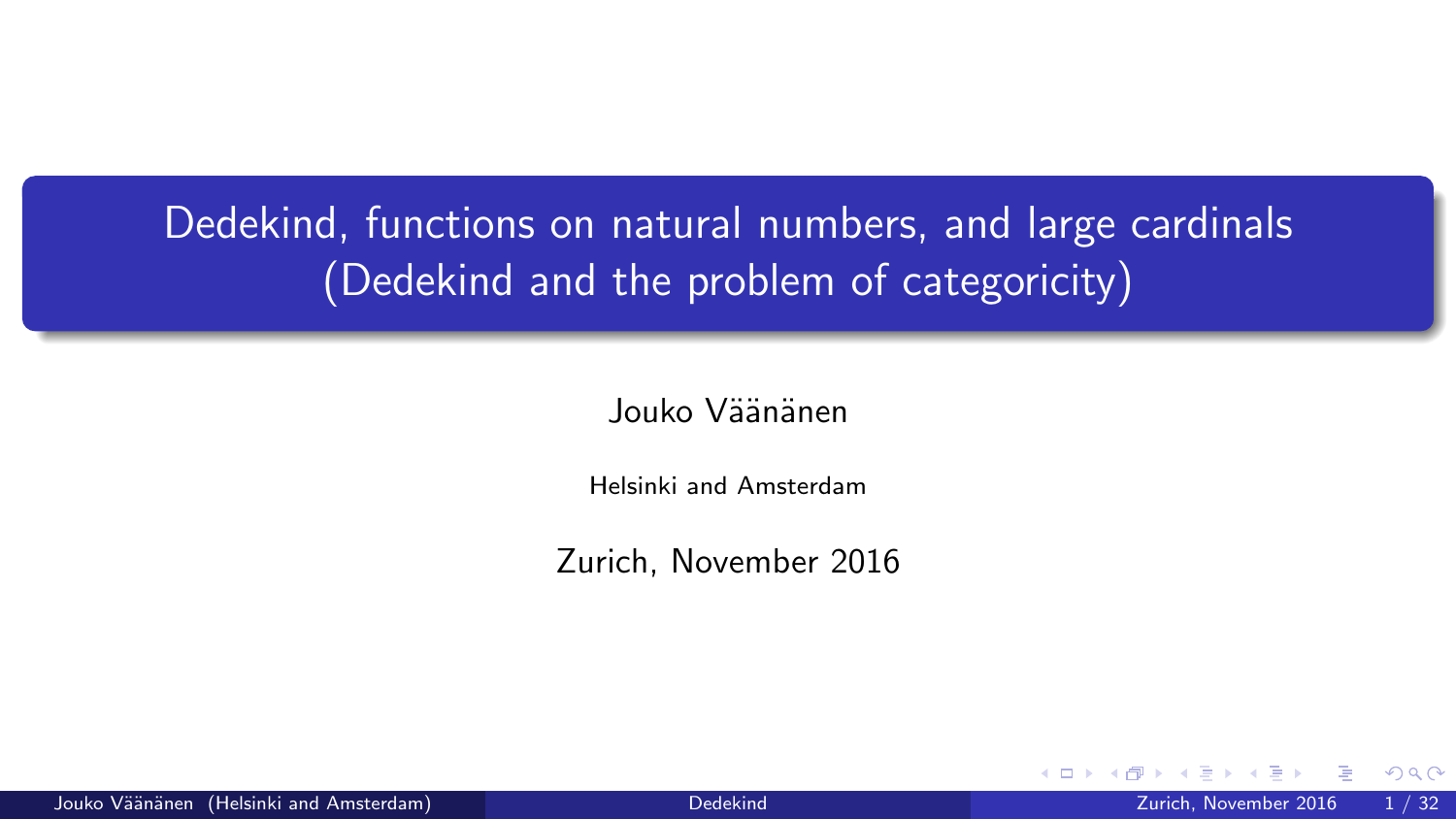

#### Richard Dedekind 1831—1916

"Was beweisbar ist, soll in der Wissenschaft nicht ohne Beweis geglaubt werden."

⊆

 $299$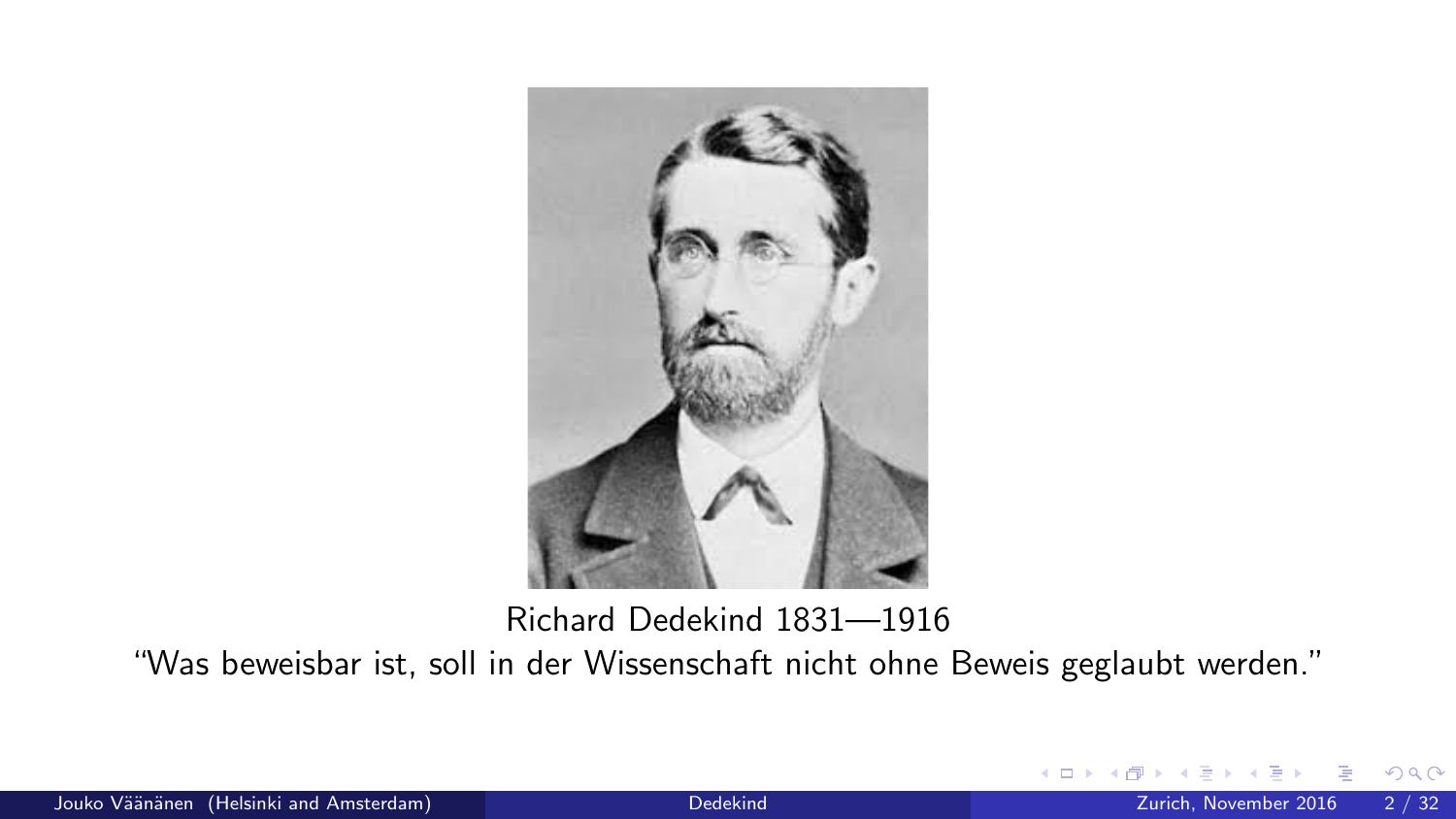# In 1893 Dedekind gave an axiomatisation of the structure of natural numbers, namely of the structure:

$$
\mathbb{N} = \{0, 1, 2, \ldots\}, s(n) = n + 1
$$

つへへ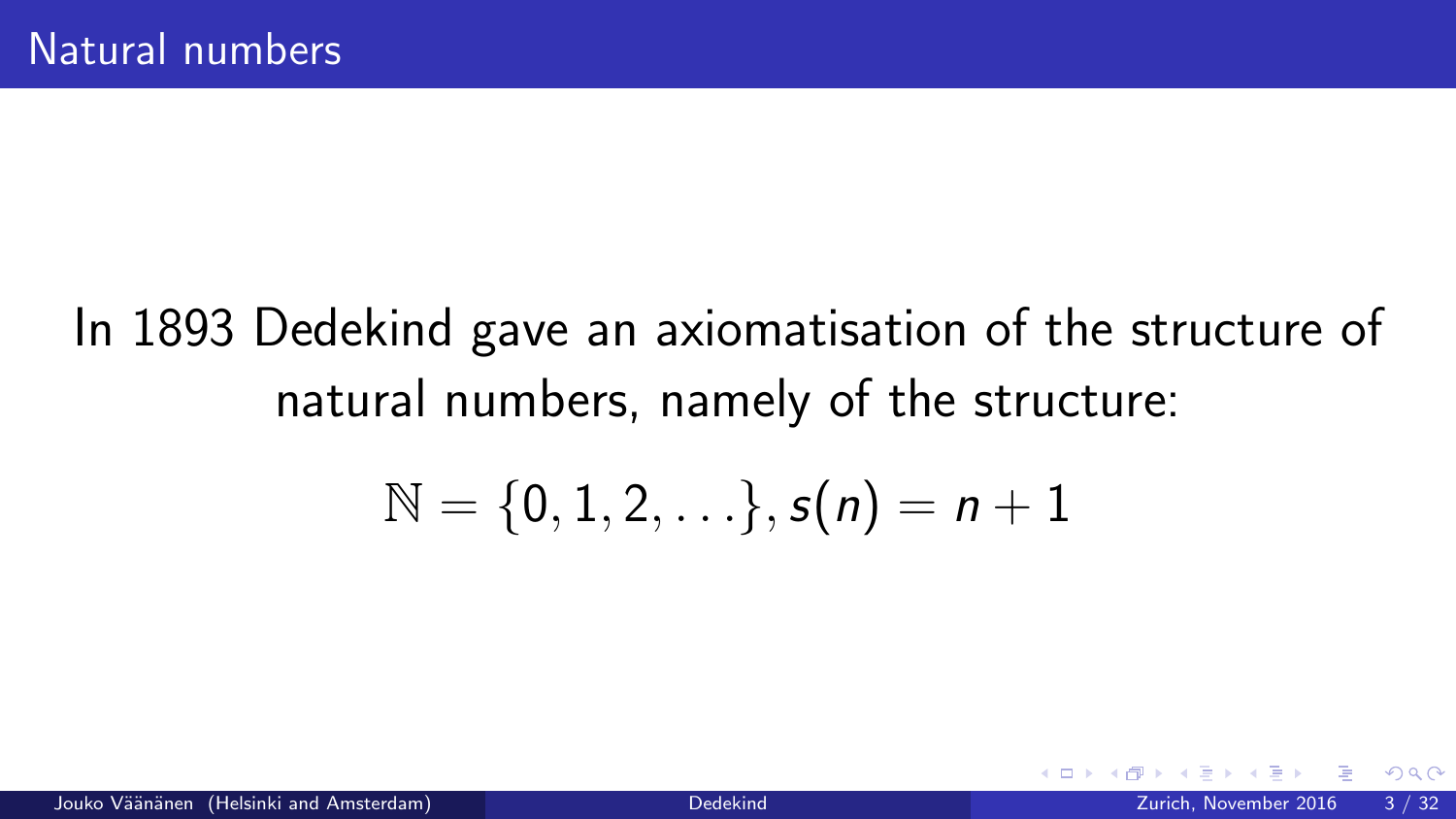- $s(n) \neq 0$
- $s(n) = s(m) \rightarrow n = m$
- $\bullet$  Induction Principle: If A is a set on natural numbers such that A contains 0 and is closed under the function s, then  $A = \mathbb{N}$

 $\Omega$   $\Omega$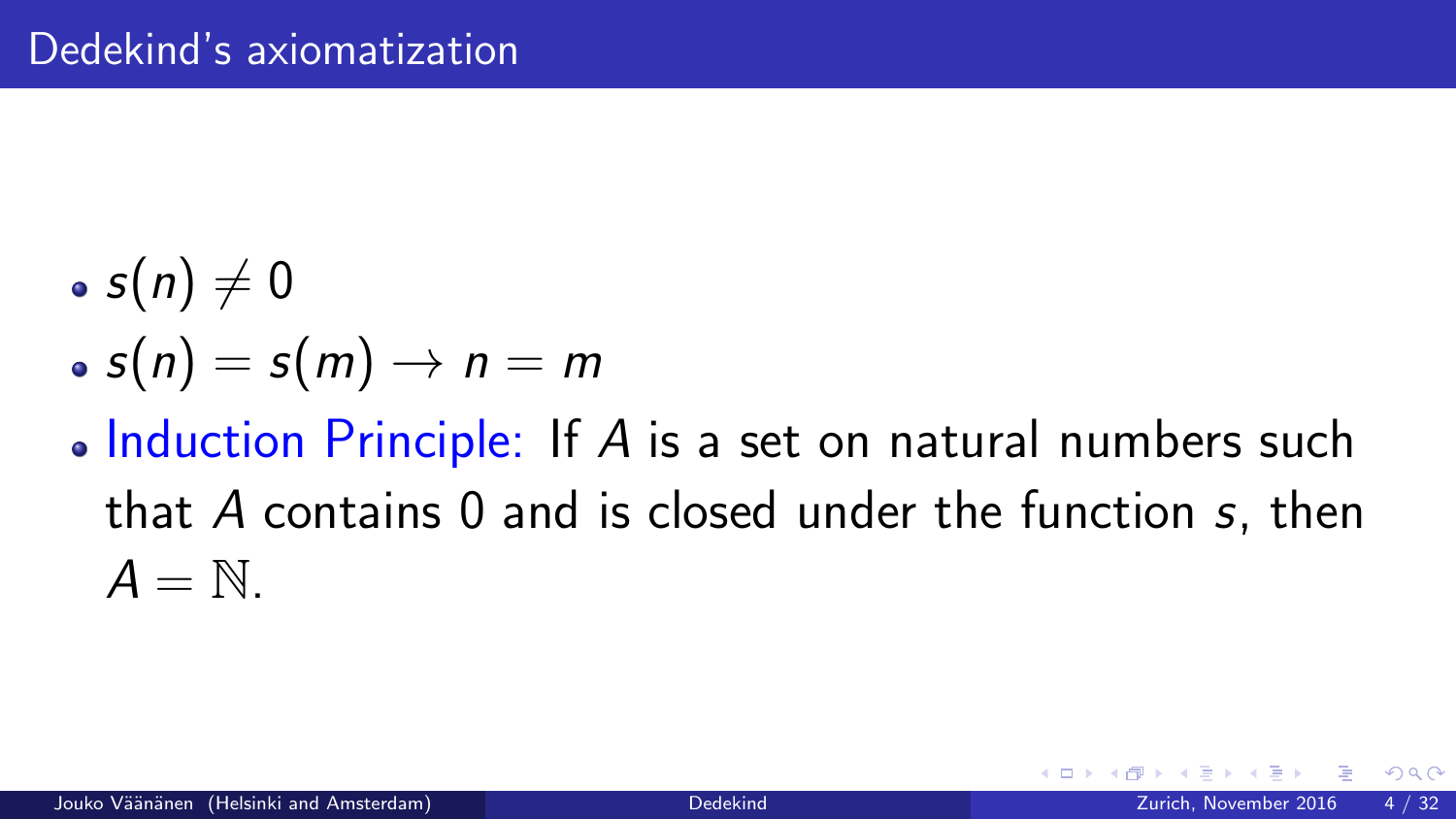$n + 0 = n$ •  $n + s(m) = s(n + m)$  $\bullet$  n  $\cdot$  0 = 0 •  $n \cdot s(m) = n \cdot m + n$ 

э

4 D F

 $298$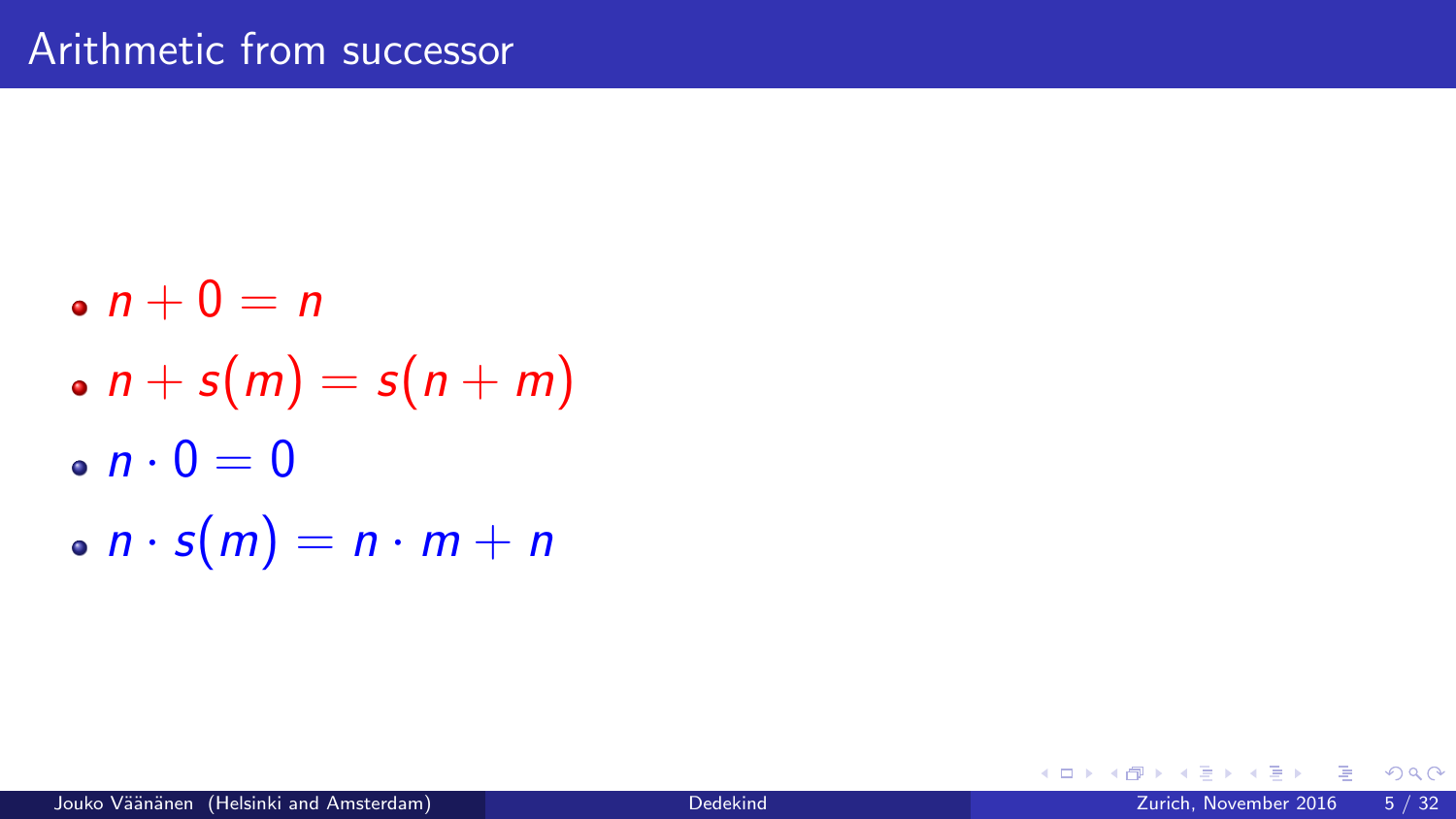Natural numbers together with some functions is called a structure.

$$
\bullet\;(\mathbb{N},s,0),\;\text{where}\;s(n)=n+1
$$

- $\bullet$   $(\mathbb{N}, +, \cdot)$
- $\bullet$  (N, f) where f is a function on N
- There are also other kinds of structures

 $\alpha$   $\alpha$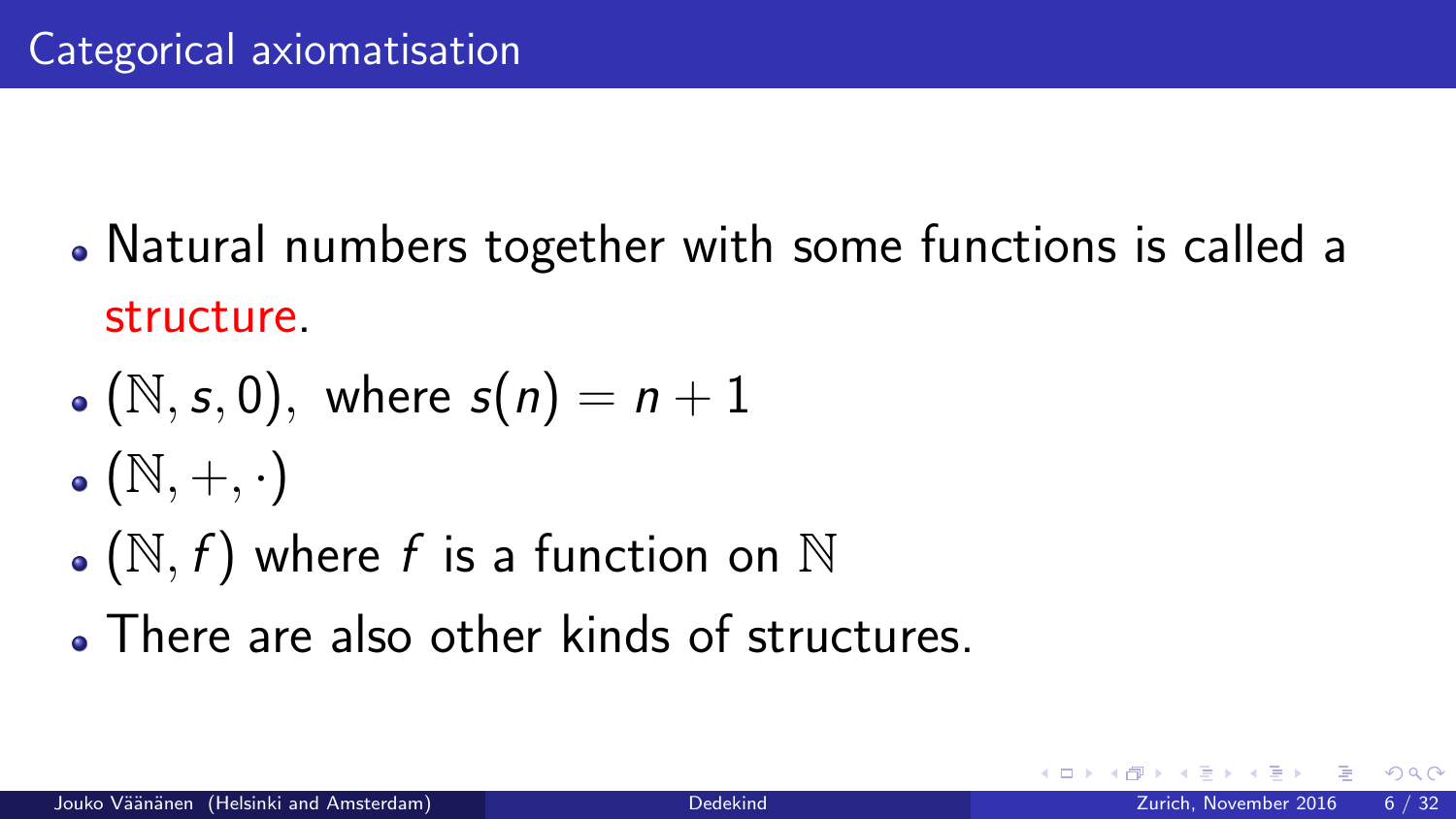- Structures  $(\mathbb{N},f)$  and  $(\mathbb{N},g)$  are isomorphic $^1$  ("have the same form") if there is bijection  $\pi : \mathbb{N} \to \mathbb{N}$  such that  $\pi(f(n)) = g(\pi(n))$  for all n.
- $\bullet$  (N, f, a) and (N, g, b): Add  $\pi(a) = b$ .
- An axiomatization is categorical if all structures satisfying the axioms are isomorphic.
- Dedekind's axiomatization is categorical.

 $1$ From the Ancient Greek: isos "equal", and morphe "form" or "shape".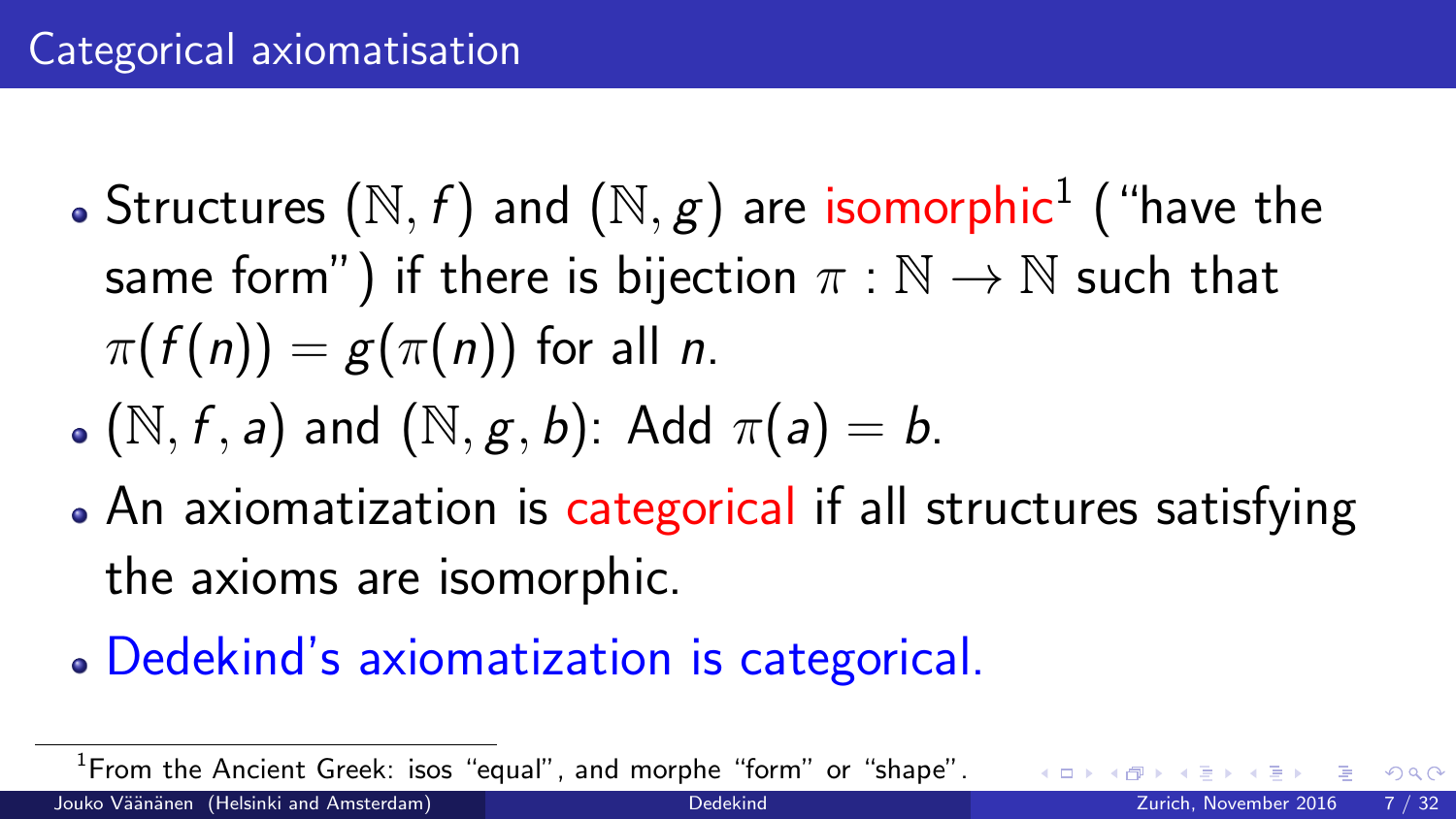

K ロ > K 御 > K 君 > K 君 > 「君」 の Q Q <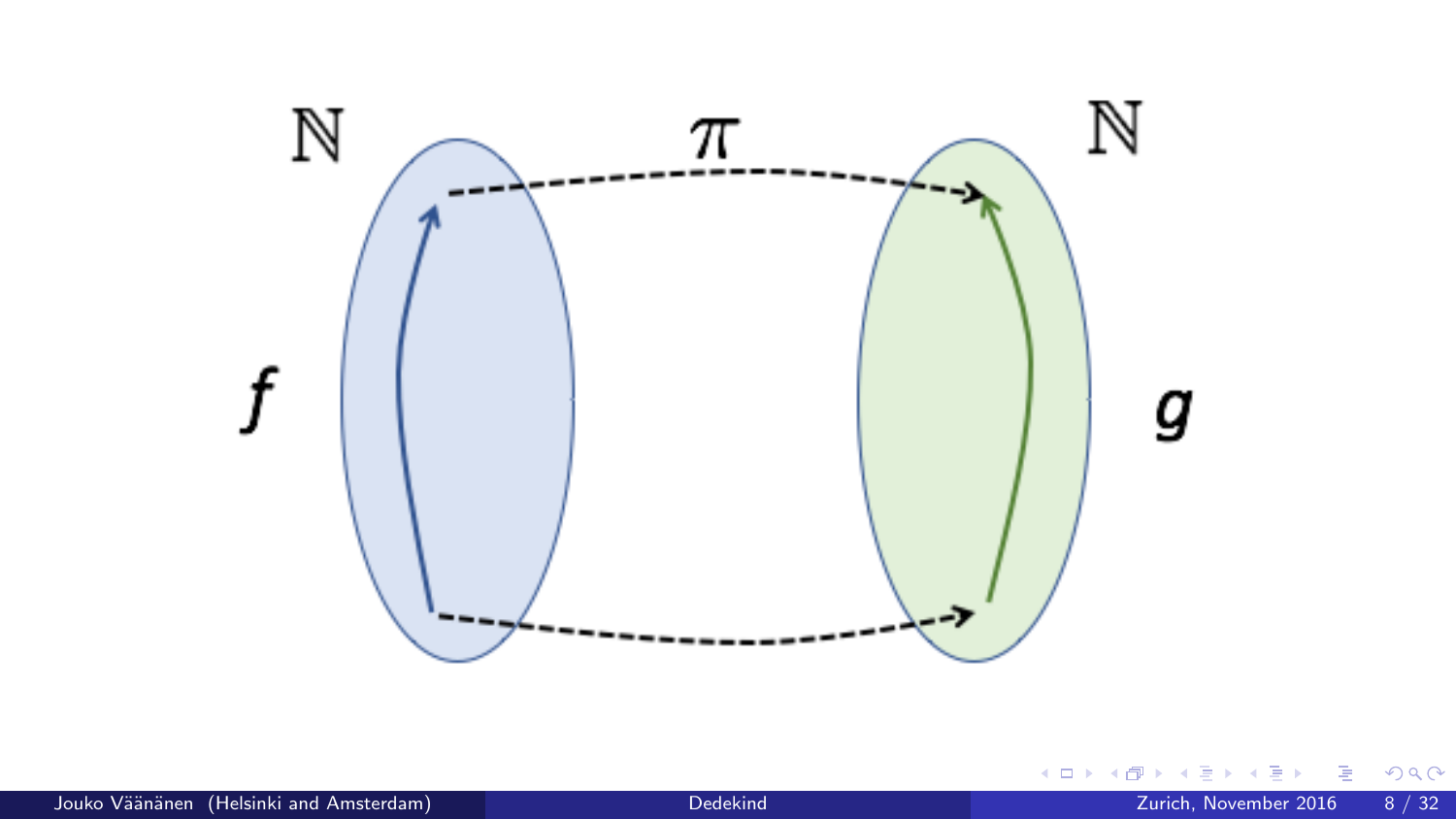- Suppose  $(\mathbb{N},s^*,0^*)$  is another structure that satisfies the axioms.
- Let inductively  $(n + 1)^*$  be  $s^*(n^*)$ .
- Let A be the set of  $a \in \mathbb{N}$  such that  $a = n^*$  for some n.
- Now  $0^* \in A$ , and A is closed under the function  $s^*$ .
- By the Induction Axiom,  $A = N$ .
- Hence  $n \mapsto n^*$  is an isomorphism between  $(\mathbb{N}, s, 0)$  and  $(\mathbb{N}, s^*, 0^*).$

つへへ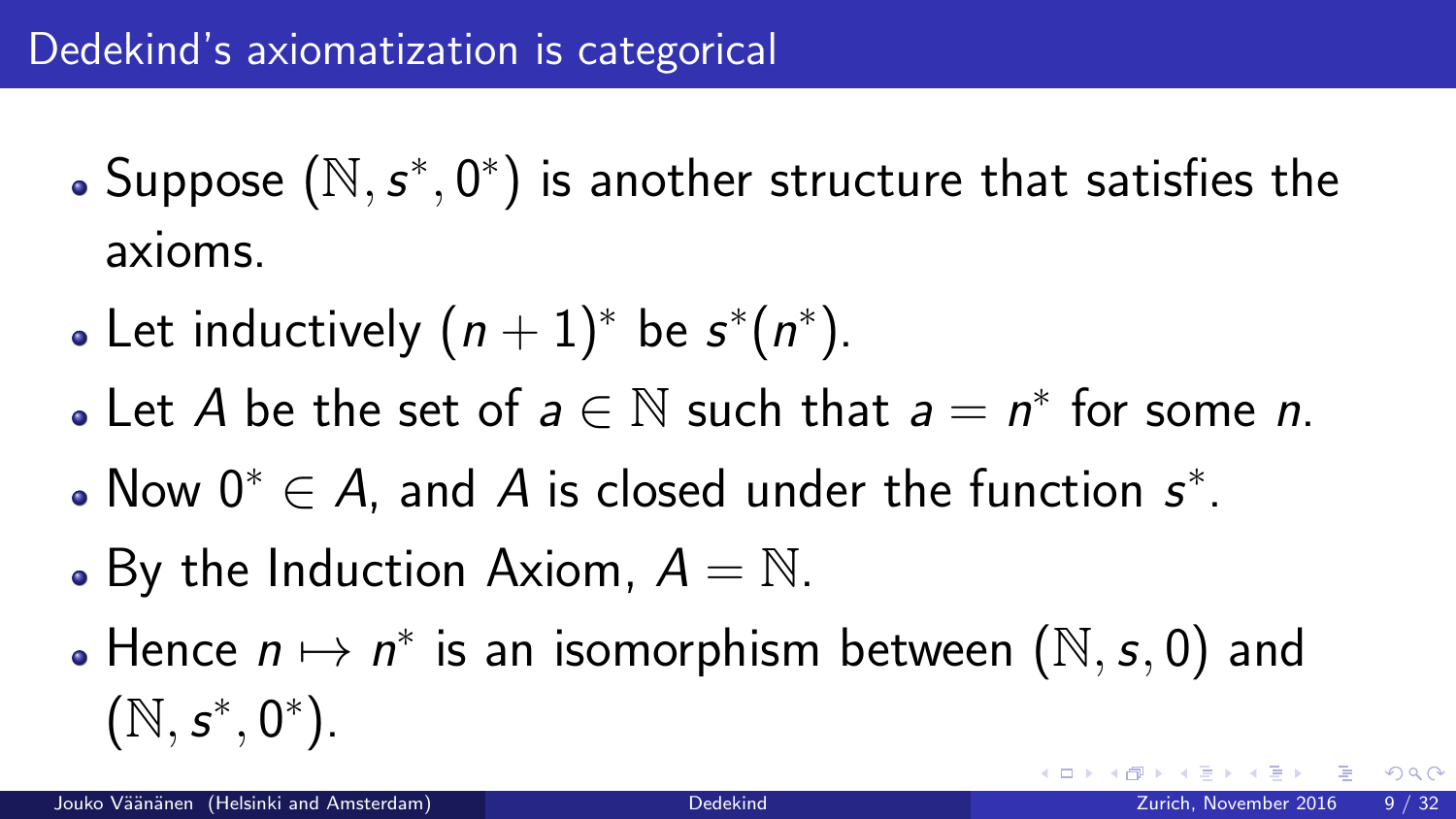- What if the successor function is replaced by some other function?
- New structures emerge.
- Do they have categorical axiomatizations?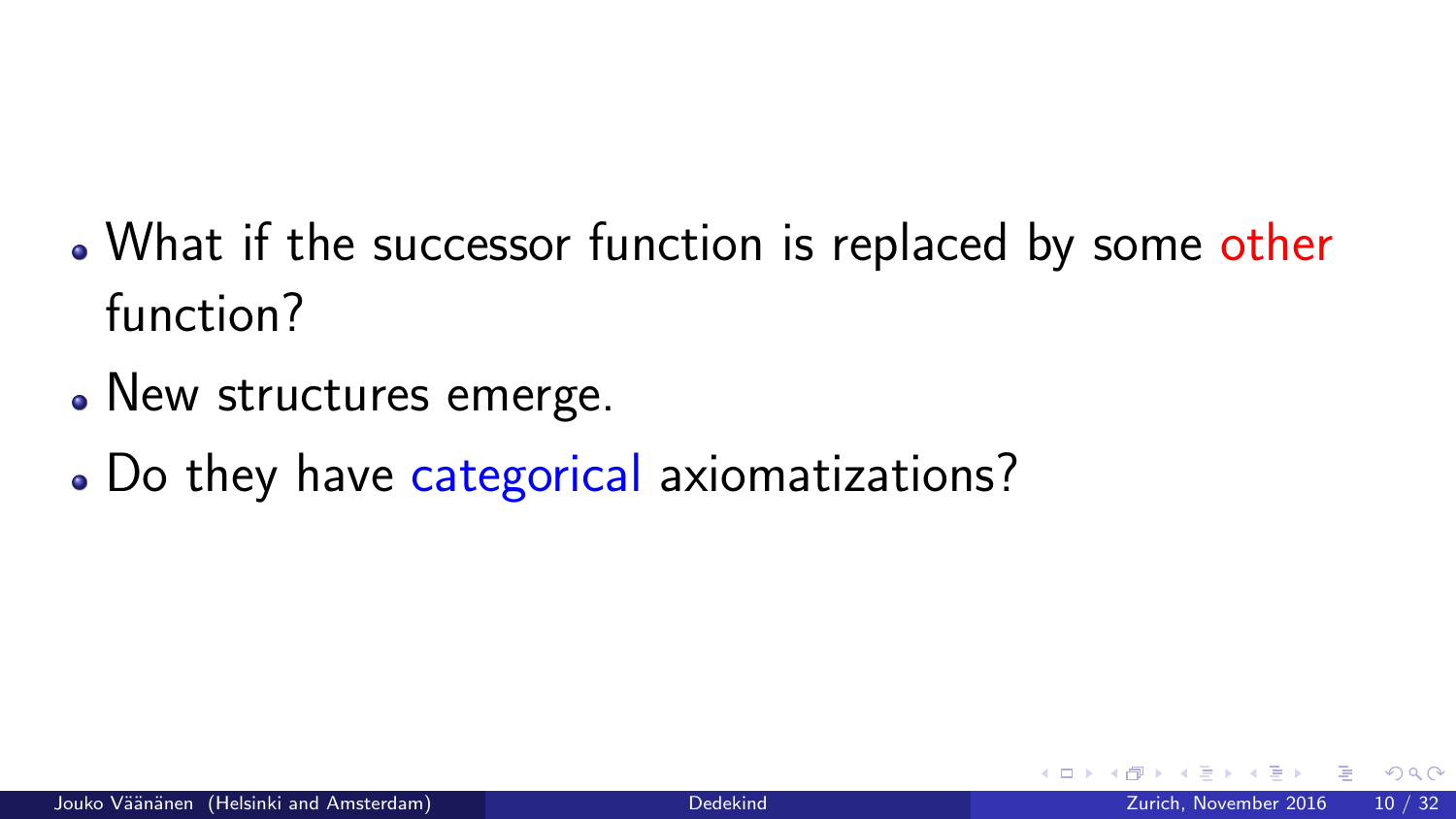$(N, f)$ , where  $f(n)$  is the  $n^{\text{th}}$  decimal of  $\pi$ .  $\bullet$  (N, f), where  $f(n)$  is zero or one determined by tossing a coin.

...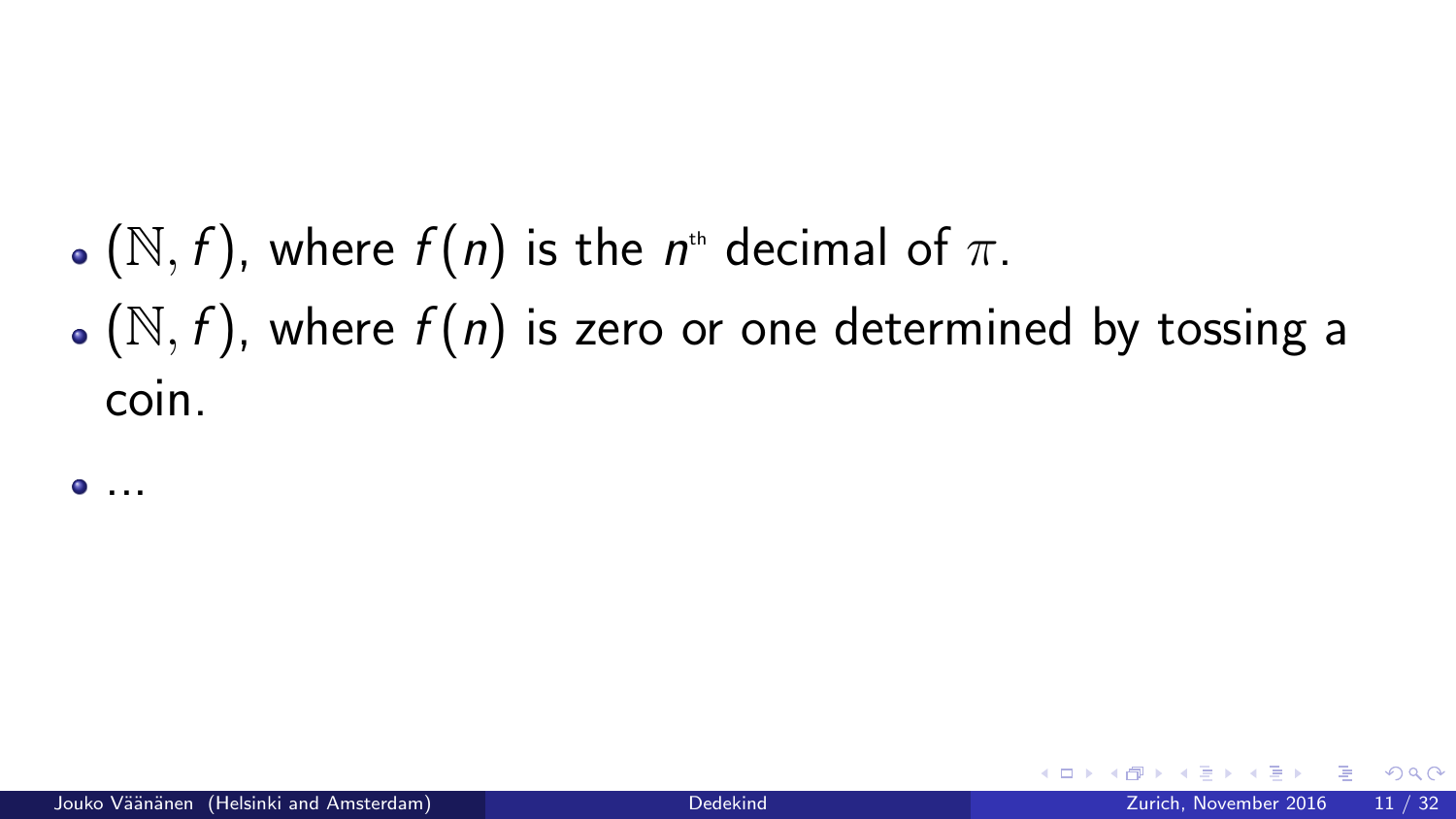- $\bullet$  (N, E), where there is an E-edge between *n* and *m* according to a fair coin toss.
- $\bullet$  Extension axiom: If V and W are finite disjoint sets then there is a vertex with an edge to everything in  $V$  and to nothing in  $W$ .
- This (with a few other axioms) is a categorical axiomatization of  $(N, E)$ .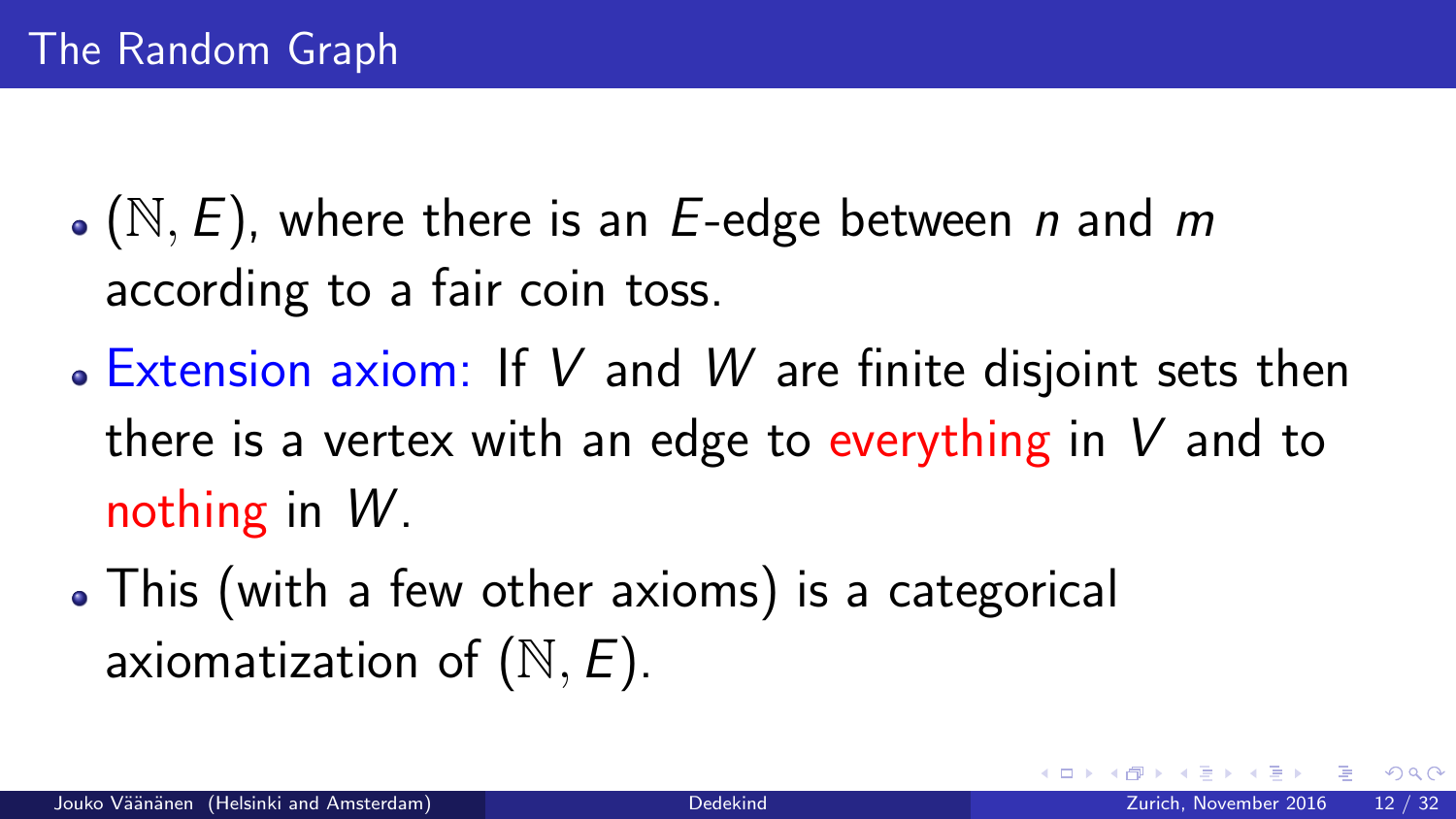

(ロ) (個) (差) (差) (差) のQC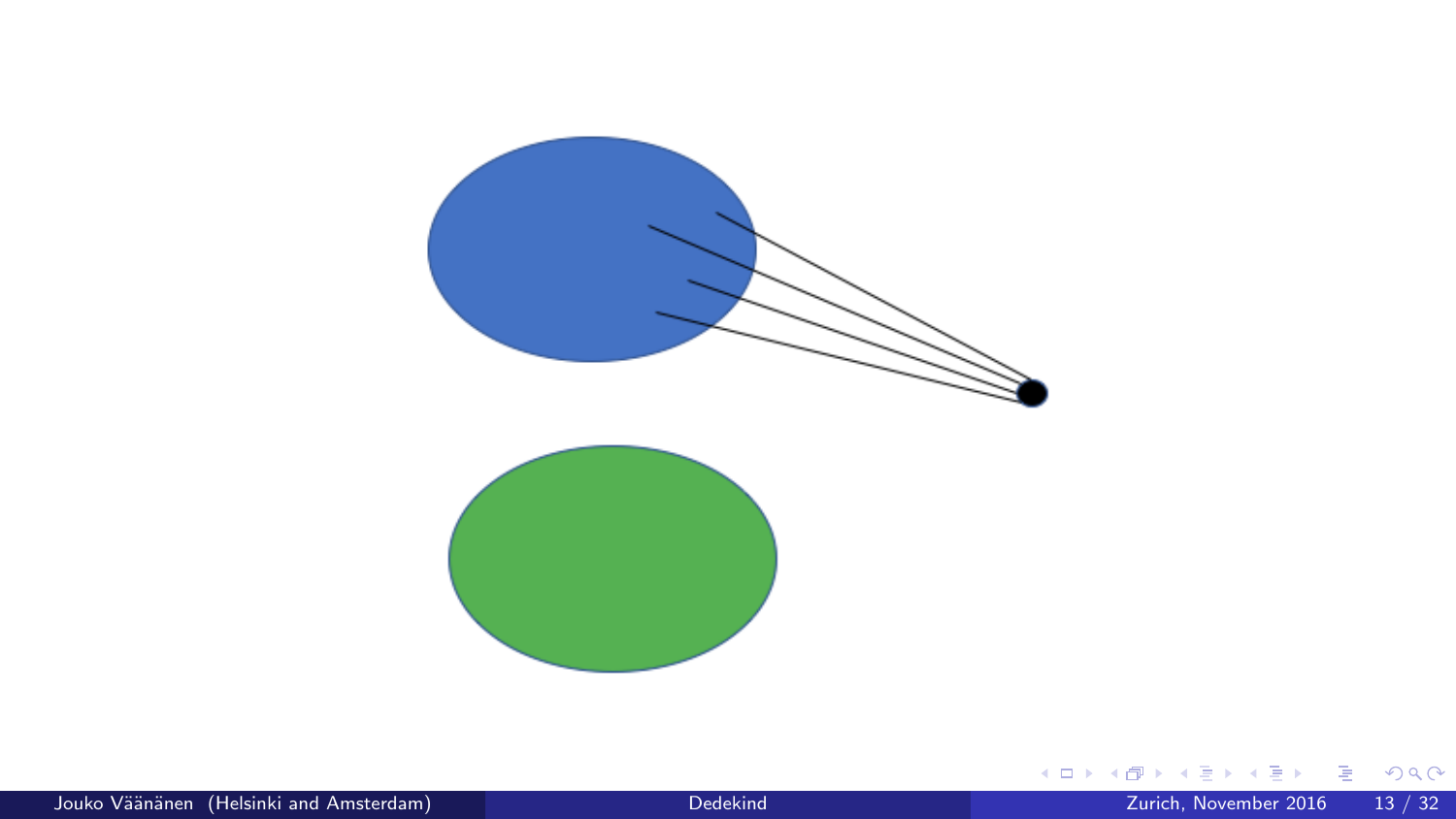- A. Fraenkel asked in 1923 whether every structure on the natural numbers has a categorical axiomatization.
- A positive answer was conjectured by R. Carnap in the late  $20s$



Abraham Fraenkel 1891—1965 Rudolph Carnap 1891—1970

 $Q \cap$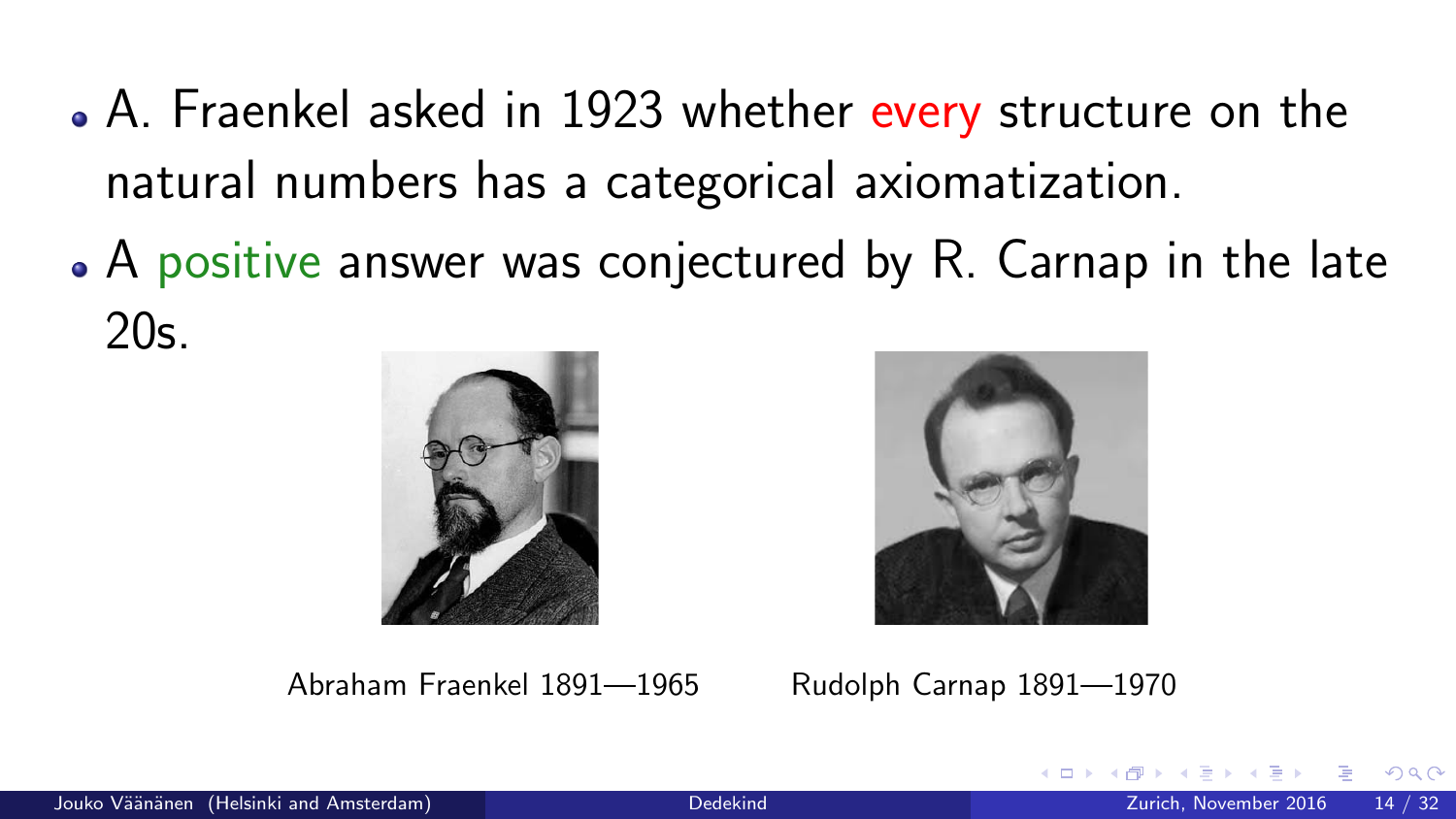# Ajtai proved in 1978 that the conjecture is independent of the axioms of set theory, which means more or less that the conjecture is really hard to solve, and some people think that it means there is no answer.

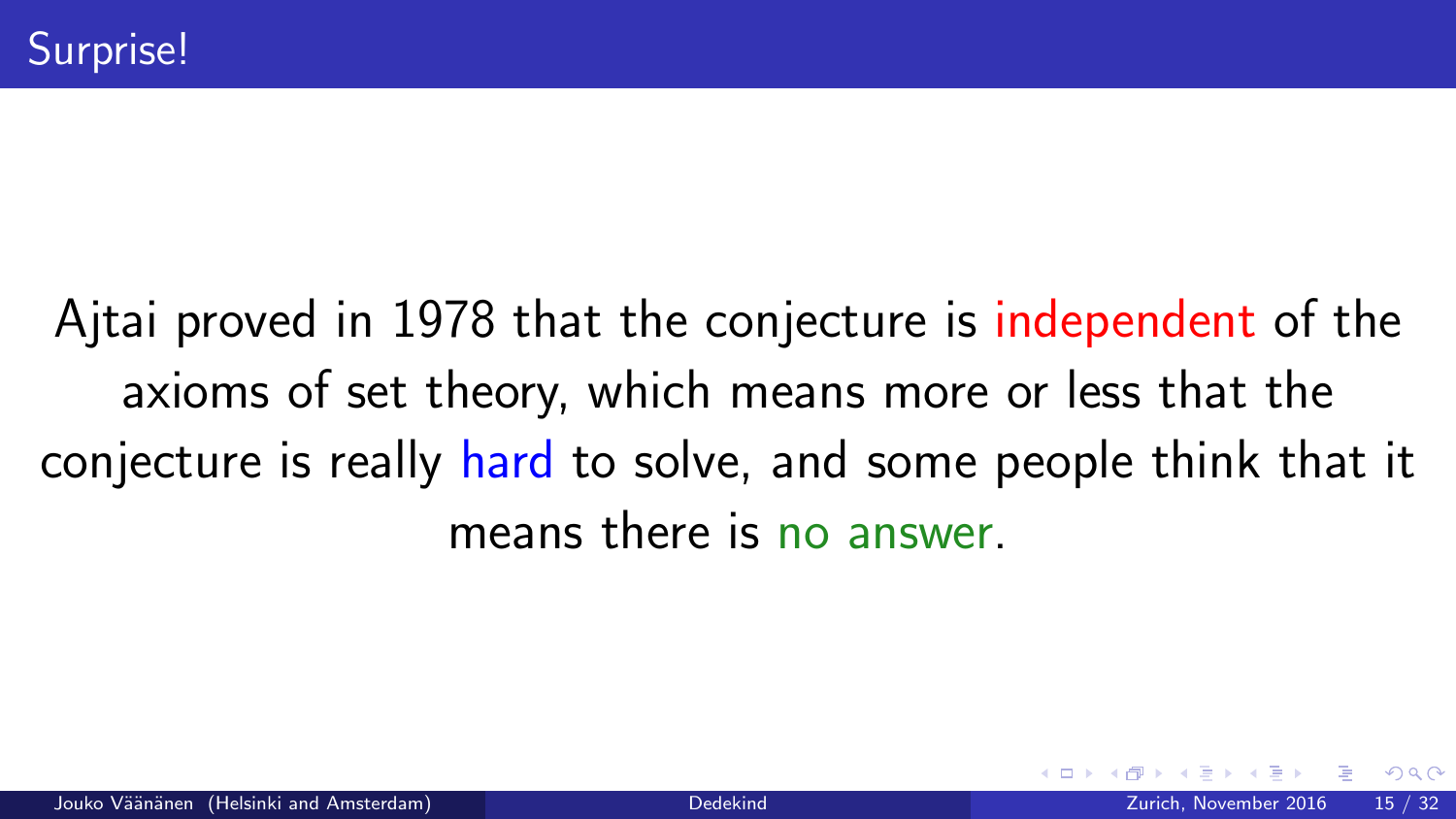

## Miklos Ajtai 1946—

メロトメ 倒下 メミトメミ

 $299$ 

活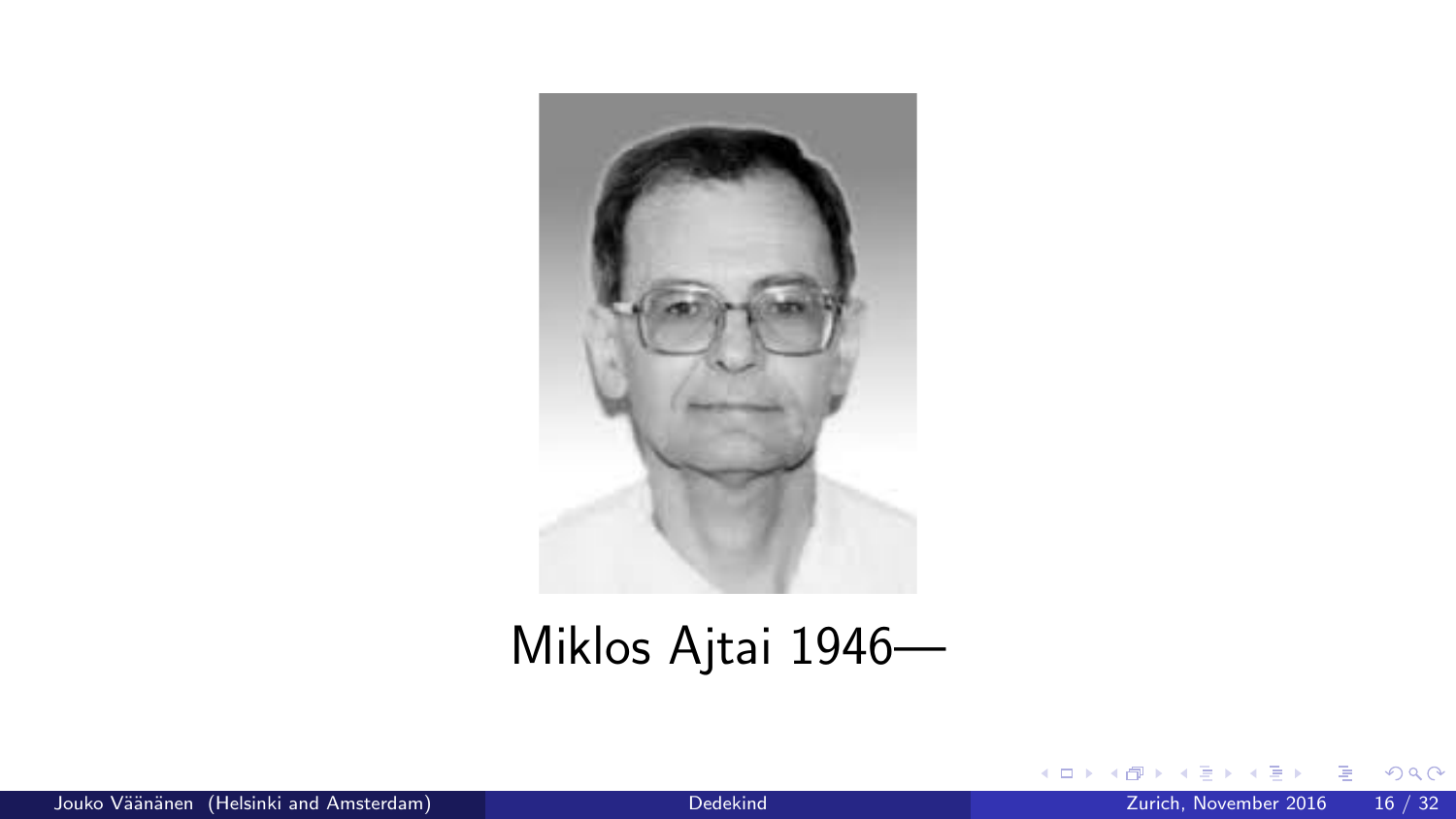- **A** Let us look at the set P of all functions on  $\mathbb N$ .
- In 1938 Kurt Gödel introduced a Ramified Hierarchy inside P: So-called constructible sets.
- The assumption, called Axiom of Constructibility, that constructible sets cover  $P$  (and in fact the entire universe) completely, is consistent with the axioms of set theory, i.e. no contradiction can be derived from it, unless there is a contradiction already in set theory itself.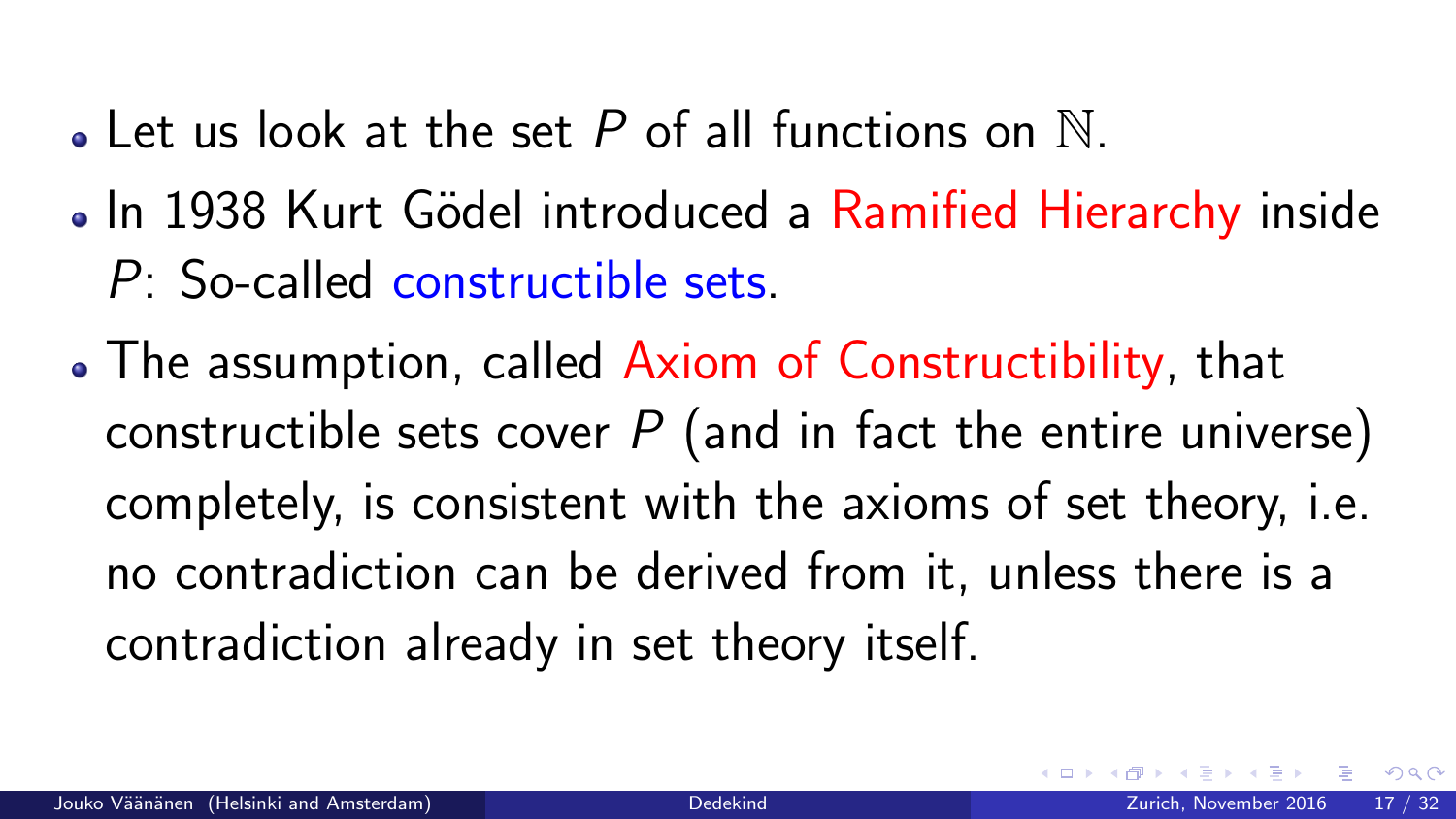

#### Kurt Gödel 1906-1978

(ロ) (個) (差) (差) (差) のQC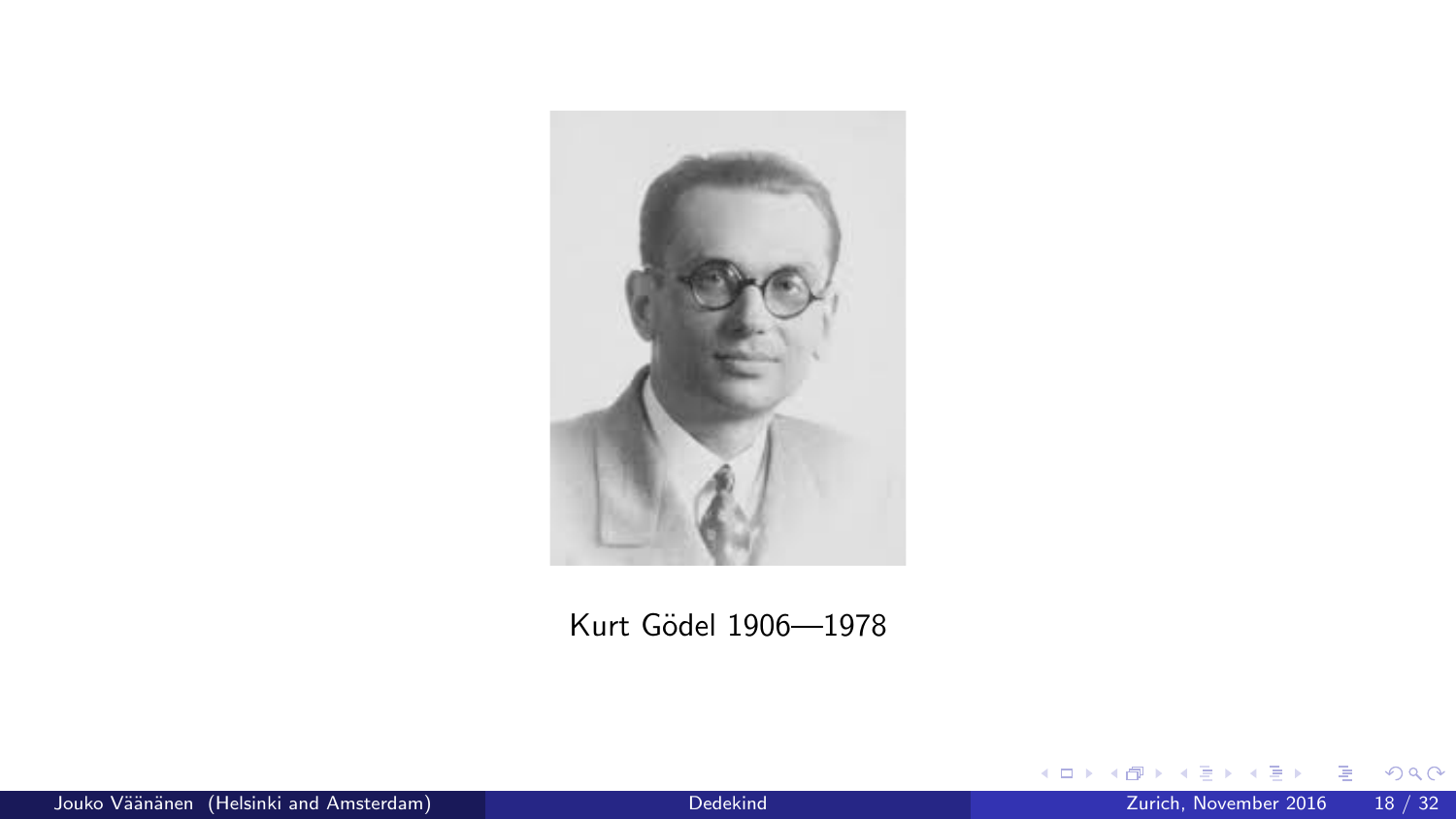

**Constant functions** 

**K ロ ▶ K 個 ▶ K 星 ▶ K 星 ▶ │ 星 │ 約 9,0 º**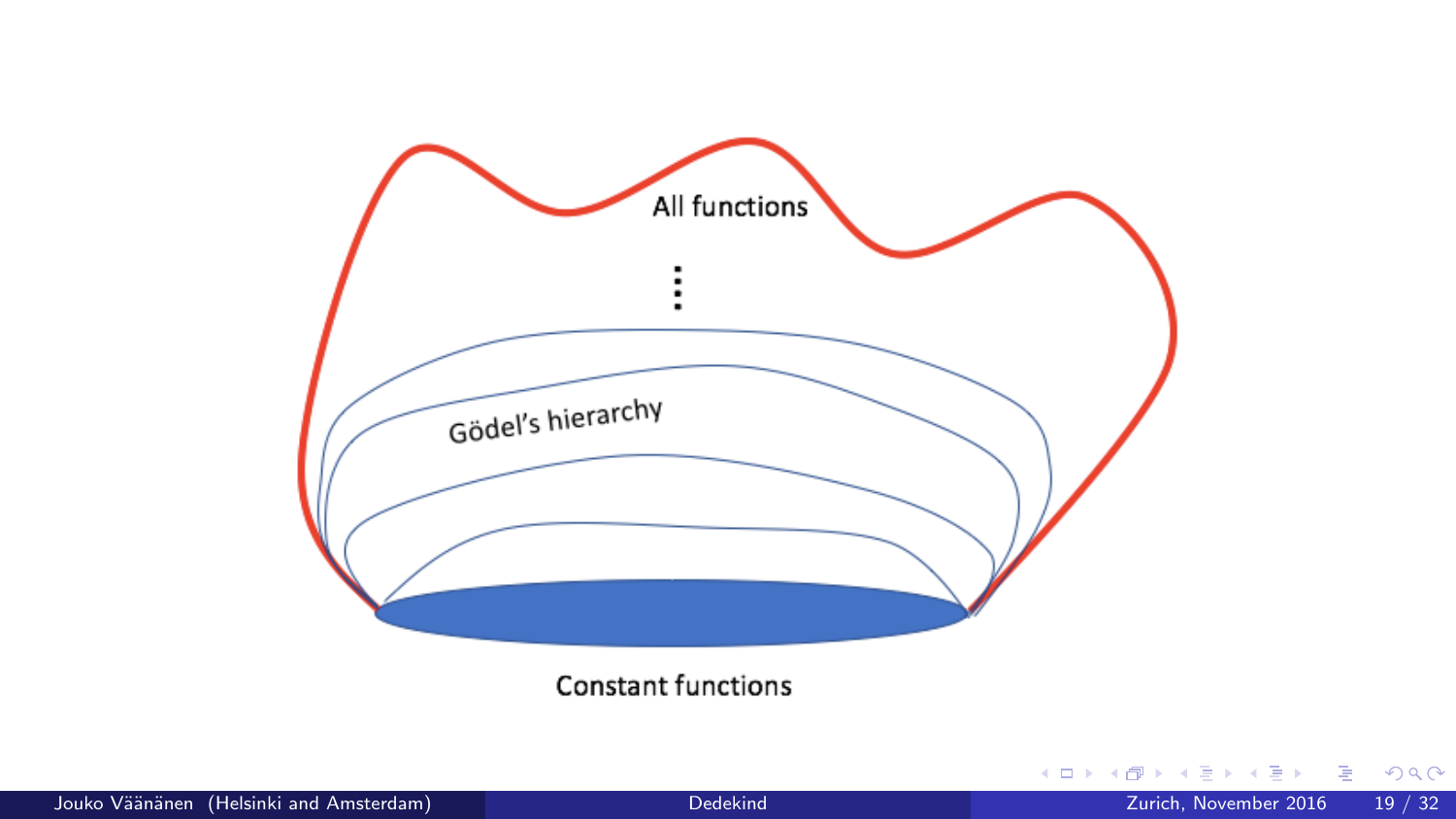- Assume the Axiom of Constructibility.
- There is a definable well-ordering  $\lt$ , of P:

First function, second function, third function, etc ...

- Given  $(N, f)$ , the axioms that characterize  $(N, f)$ categorically say that  $f$  is the  $<_L$ -smallest  $f^\ast$  such that  $(N, f^*)$  is isomorphic to  $(N, f)$ .
- (Sounds circular, but is not!)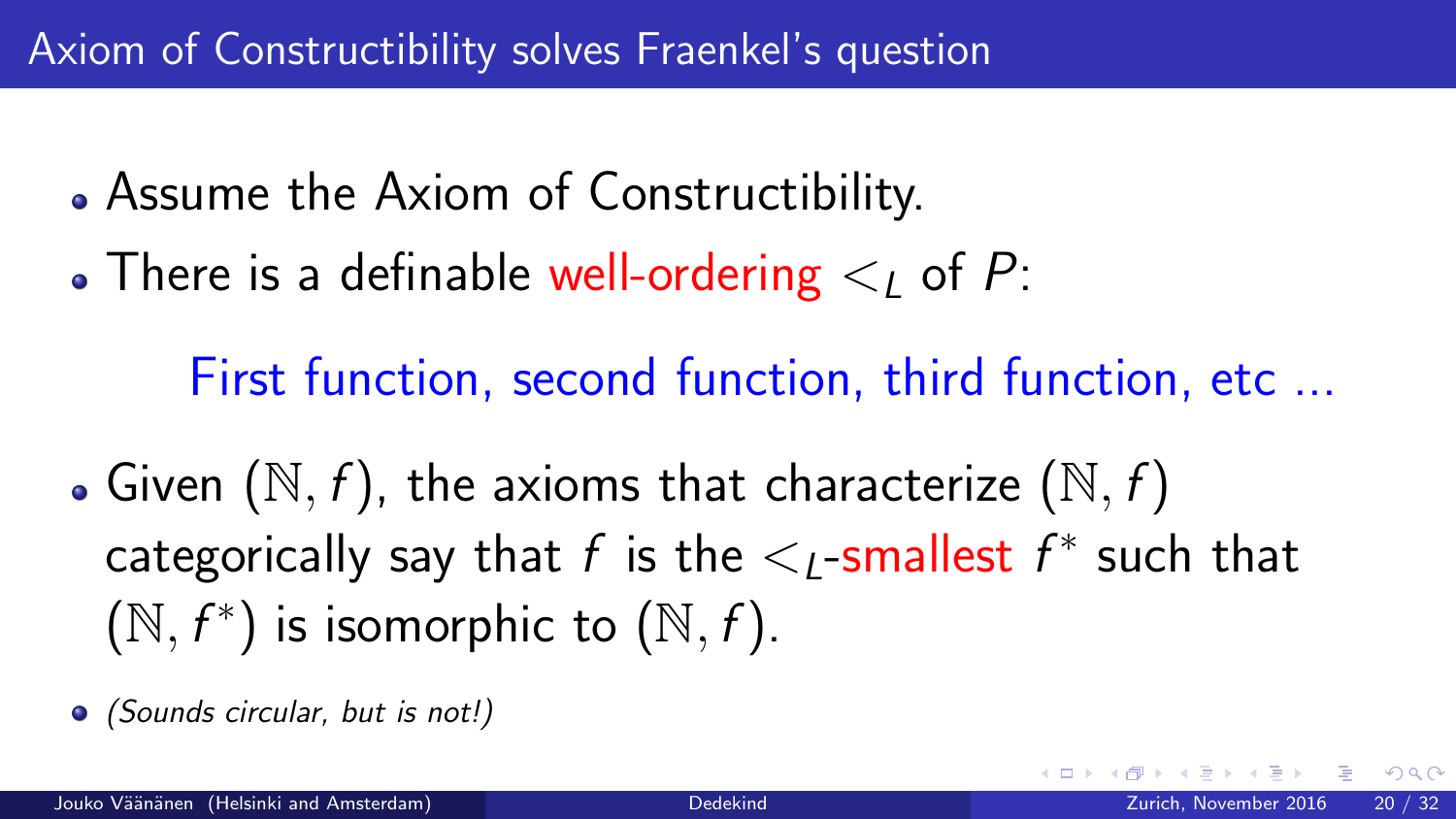

#### **Constant functions**

重

 $299$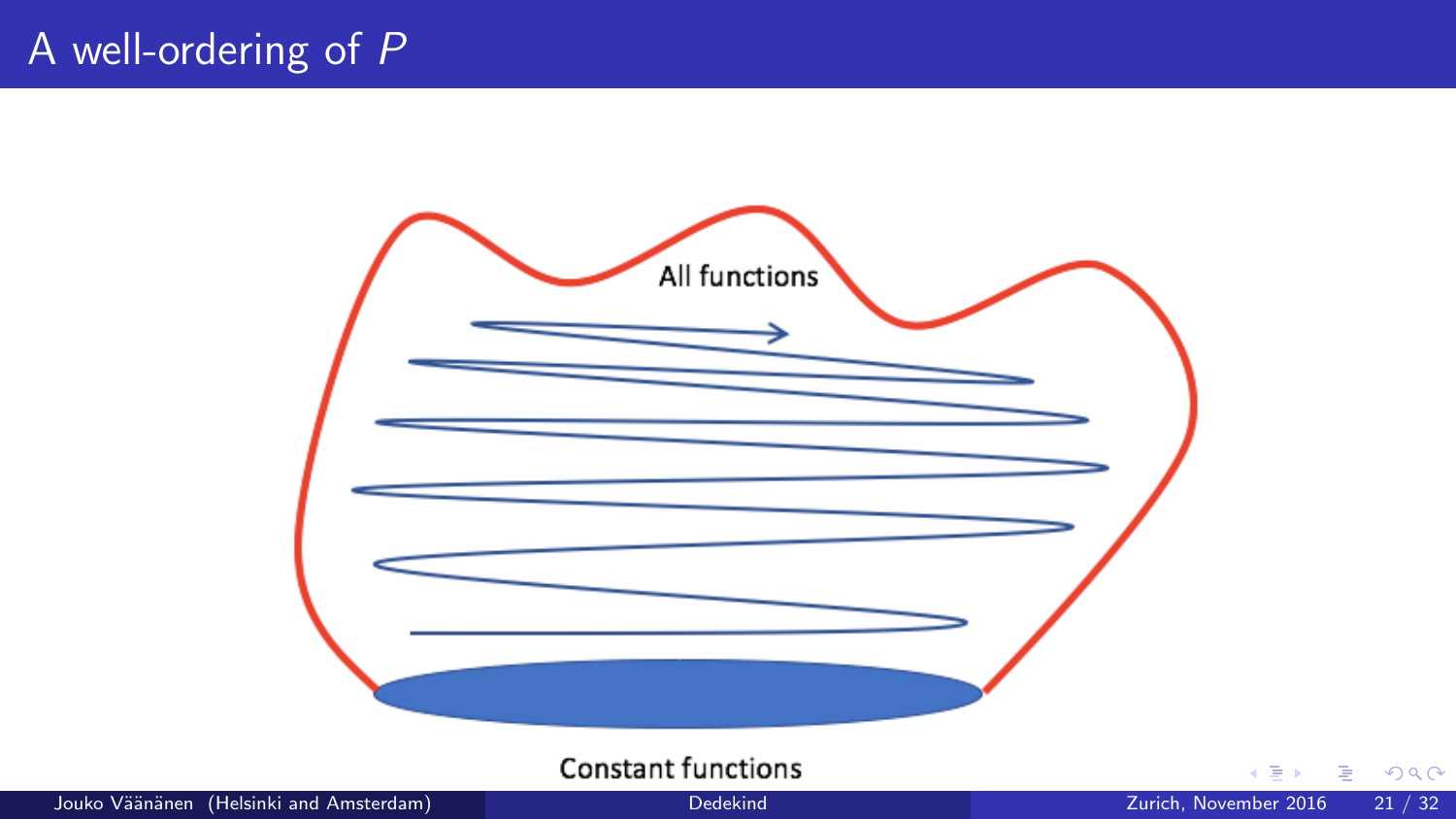## In 1963 Paul Cohen introduced an alternative to Gödel's Axiom of Constructibility: forcing.



Paul Cohen 1934—2007.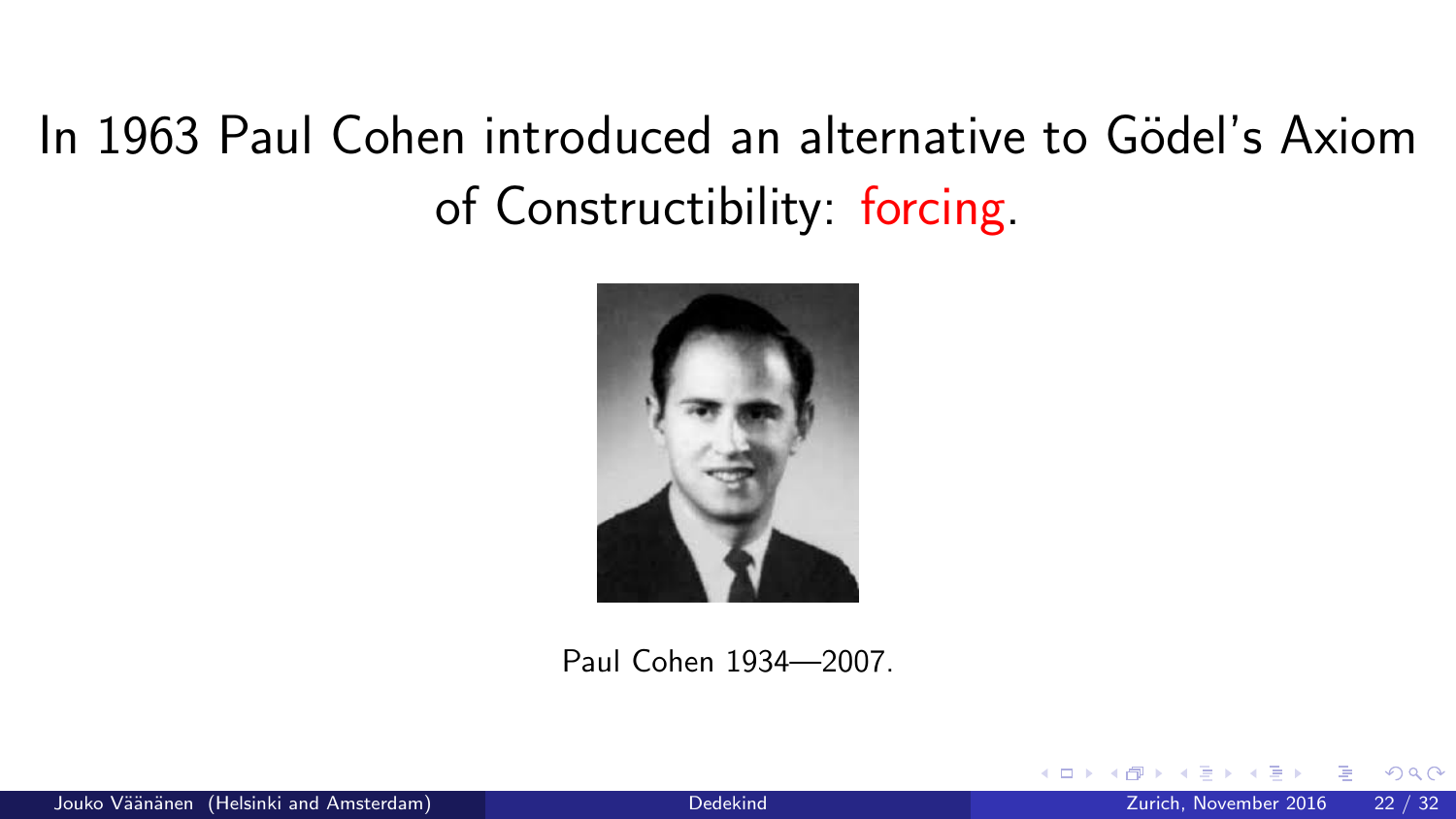

メロメ メ母メ メミメ メミメー

 $\mathcal{O}$ 

重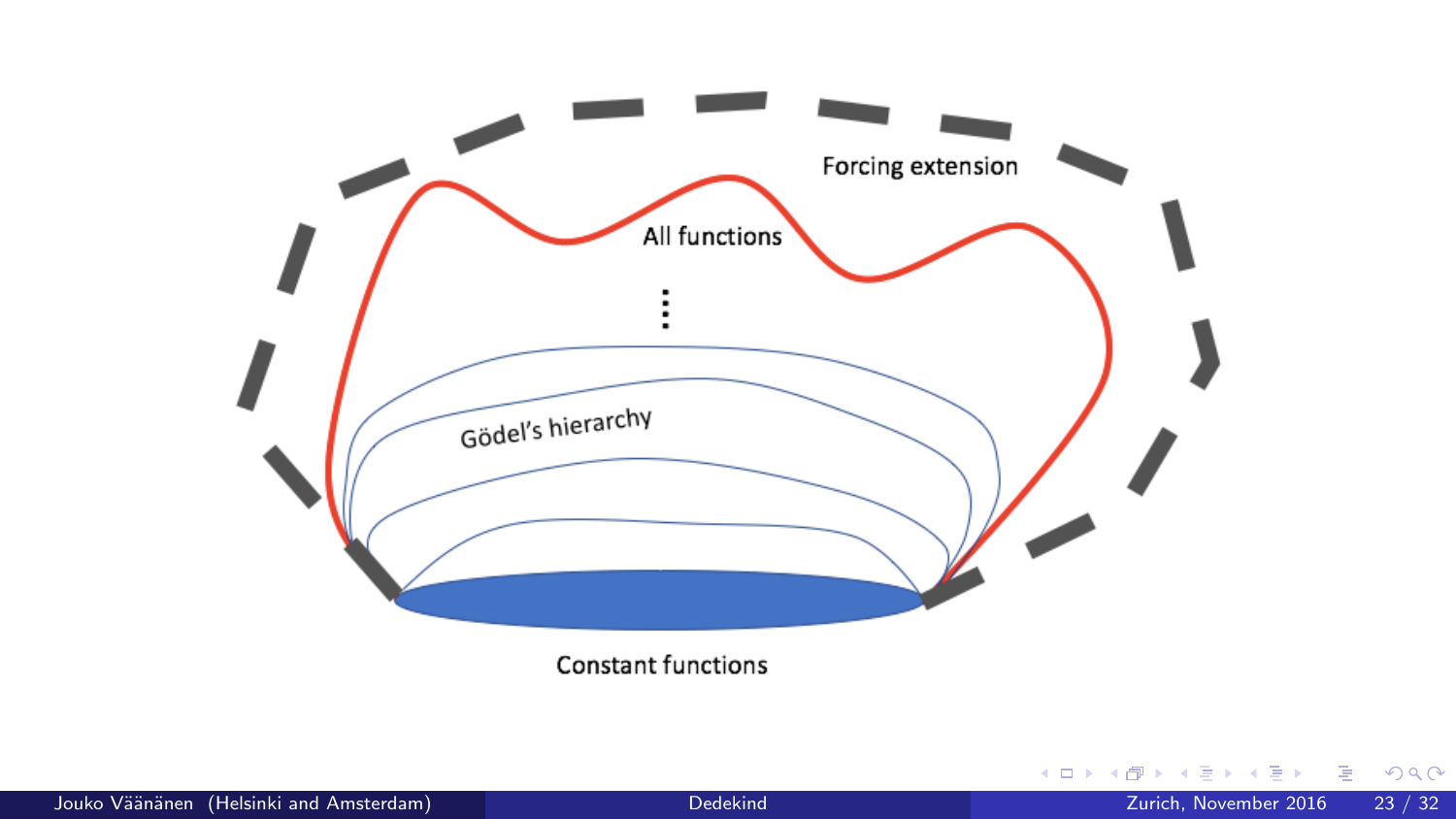The basic concept of forcing is a set of finite pieces of information about a potential function on N. Technically, a piece of information is a finite set of entries from the table of values of the function, such as

$$
f(1,1)=49\\f(50,0)=1\\f(2016,201)=5599
$$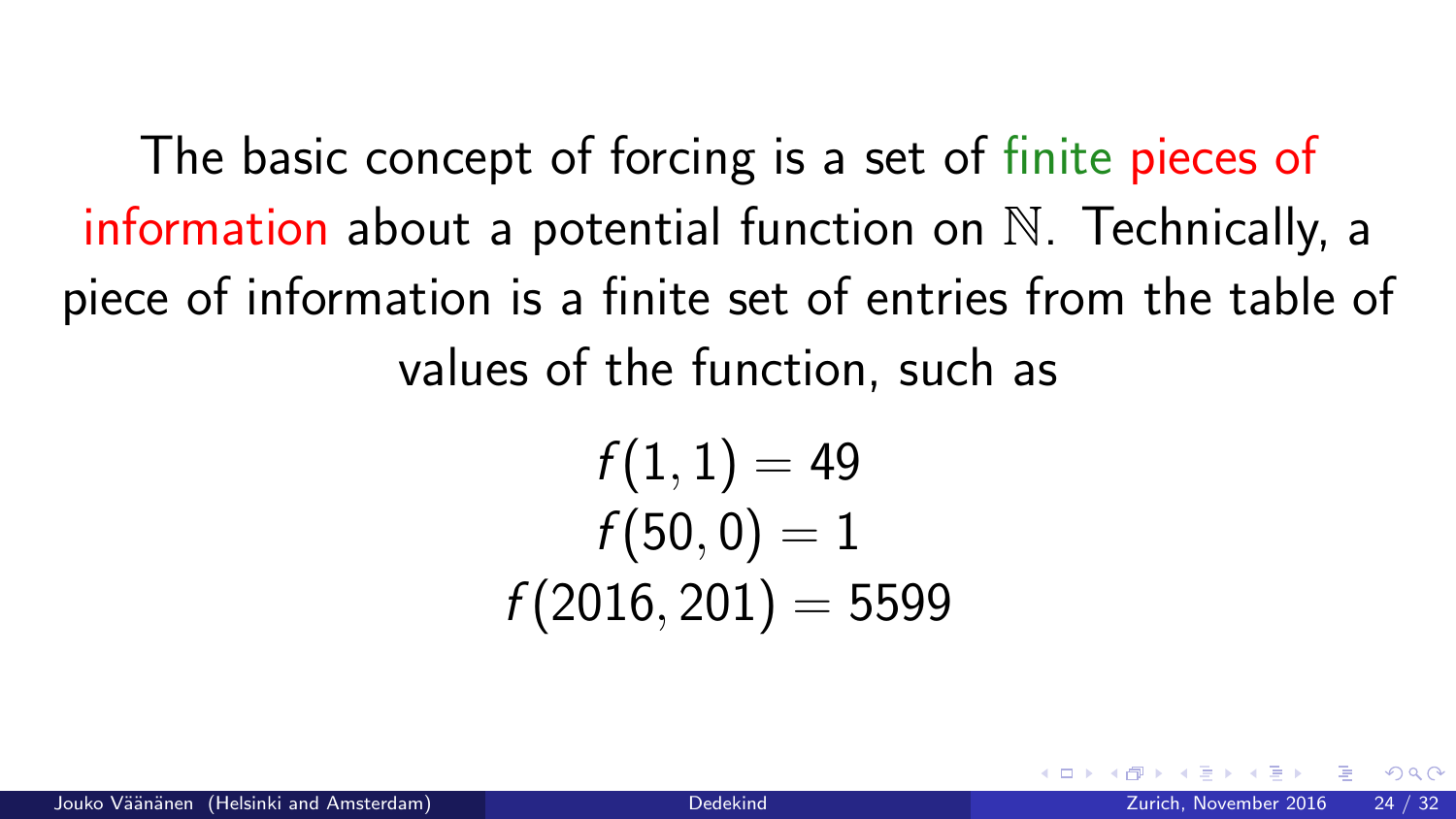- Cohen's forcing yields a function  $f$  such that any statement about  $f$  is "forced" by some finite piece of information about  $f$
- $\bullet$  We call such f generic, because you can only say generic or very common things about  $f$ .
- Cannot insist  $f(n+1) = f(n) + 1$  for all n.
- Can insist  $f(n+1) = f(n) + 1$  for some *n*, and also  $f(n+1) \neq f(n) + 1$  for some other *n*.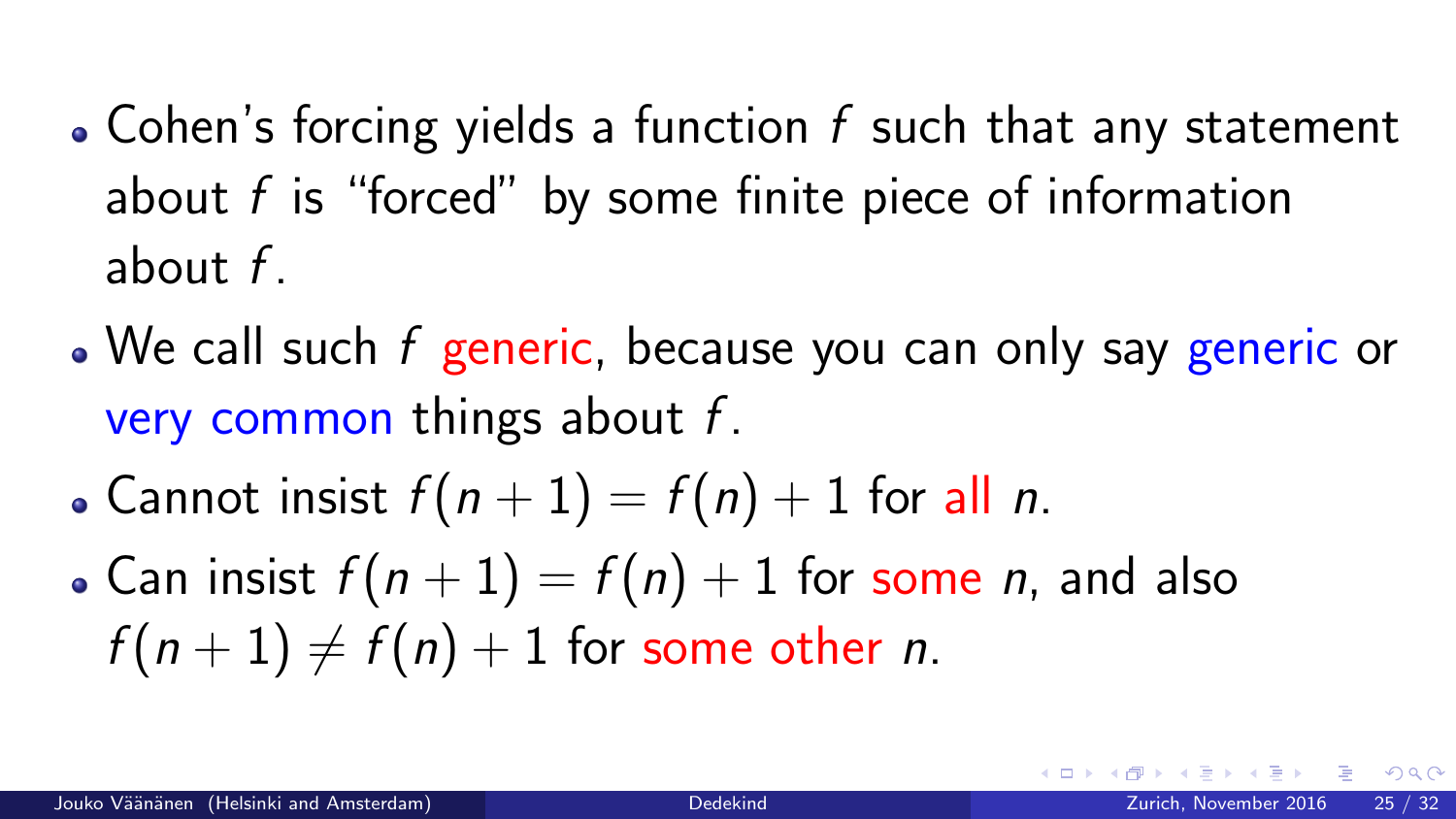- Suppose f is generic obtained by Cohen's forcing method.
- Let  $\mathcal F$  be the (countable) set of functions g which agree with f apart from a finite number of arguments.
- Let  $R(g, n, m)$  be the relation  $g(n) = m$ .
- The structure we cannot axiomatize categorically consists of  $N.$   $F$  and the relation  $R.$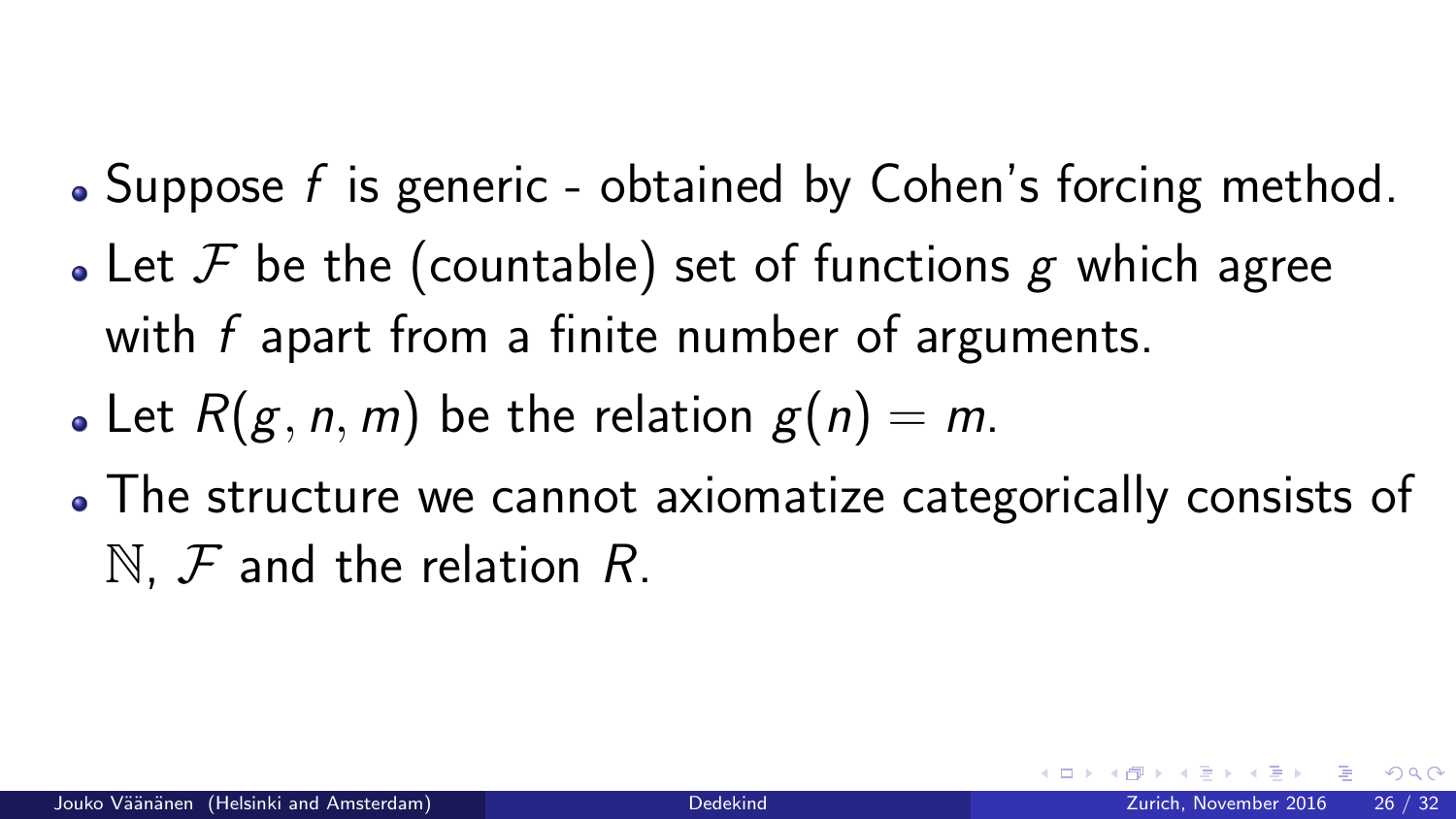- Gödel's method gives positive answer.
- Cohen's method gives negative answer.
- Axioms of set theory cannot solve our conjecture.
- We need new axioms.
- So-called Large Cardinal Axioms lead to a negative answer to the conjecture.

 $\Omega$   $\Omega$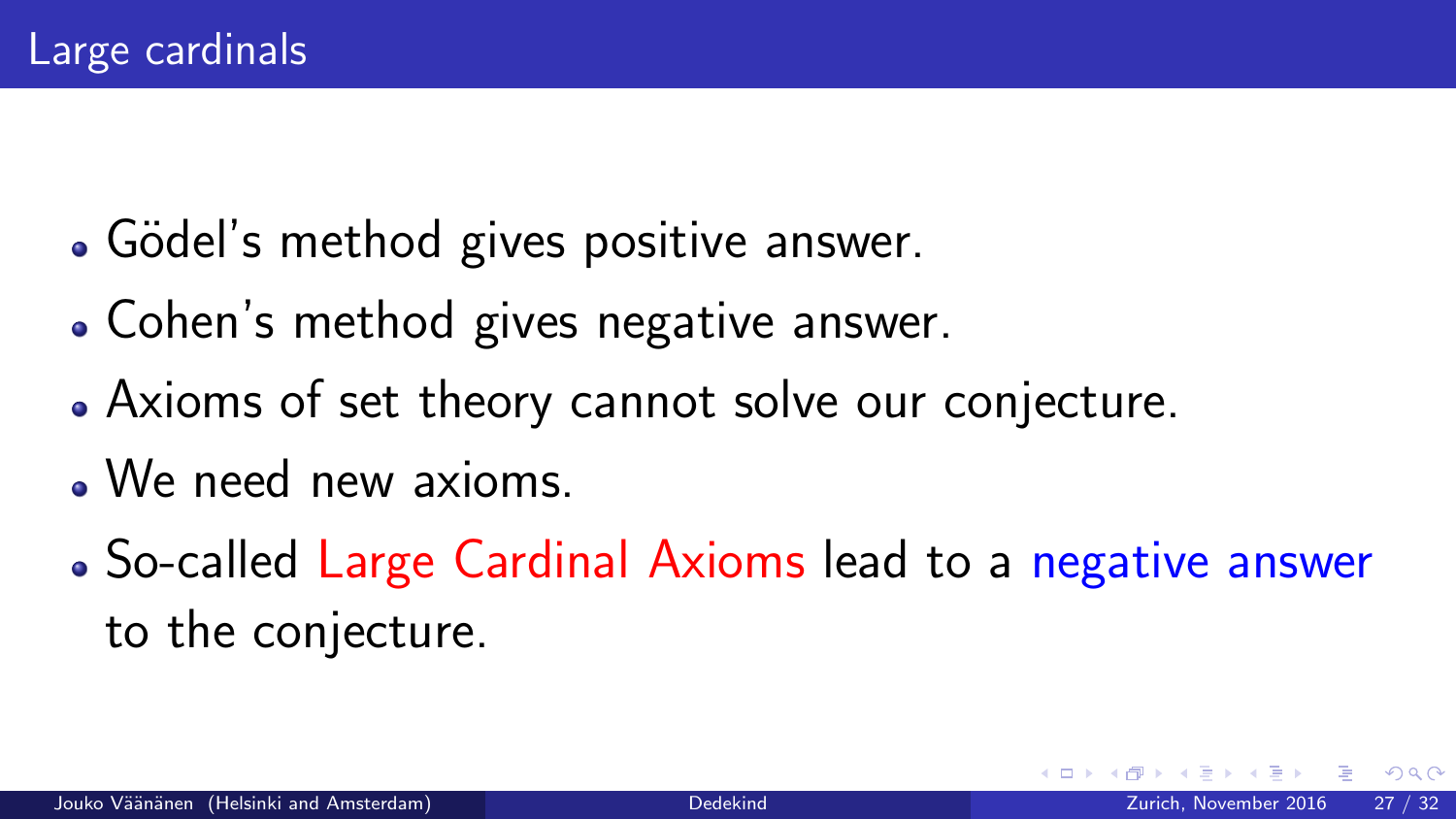- S. Ulam 1930: The cardinality  $\kappa$  of a set A is measurable if there is a non-trivial two-valued  $\kappa$ -additive measure on the set of all subsets of  $A$ .
- Non-trivial means that singletons get measure 0 and the set A gets measure 1.
- Axiom of Choice implies there is such a measure on the subsets of  $\mathbb N$ .
- Axiom of Measurable Cardinals: There is a measurable cardinal bigger than the cardinality of  $\mathbb N$ .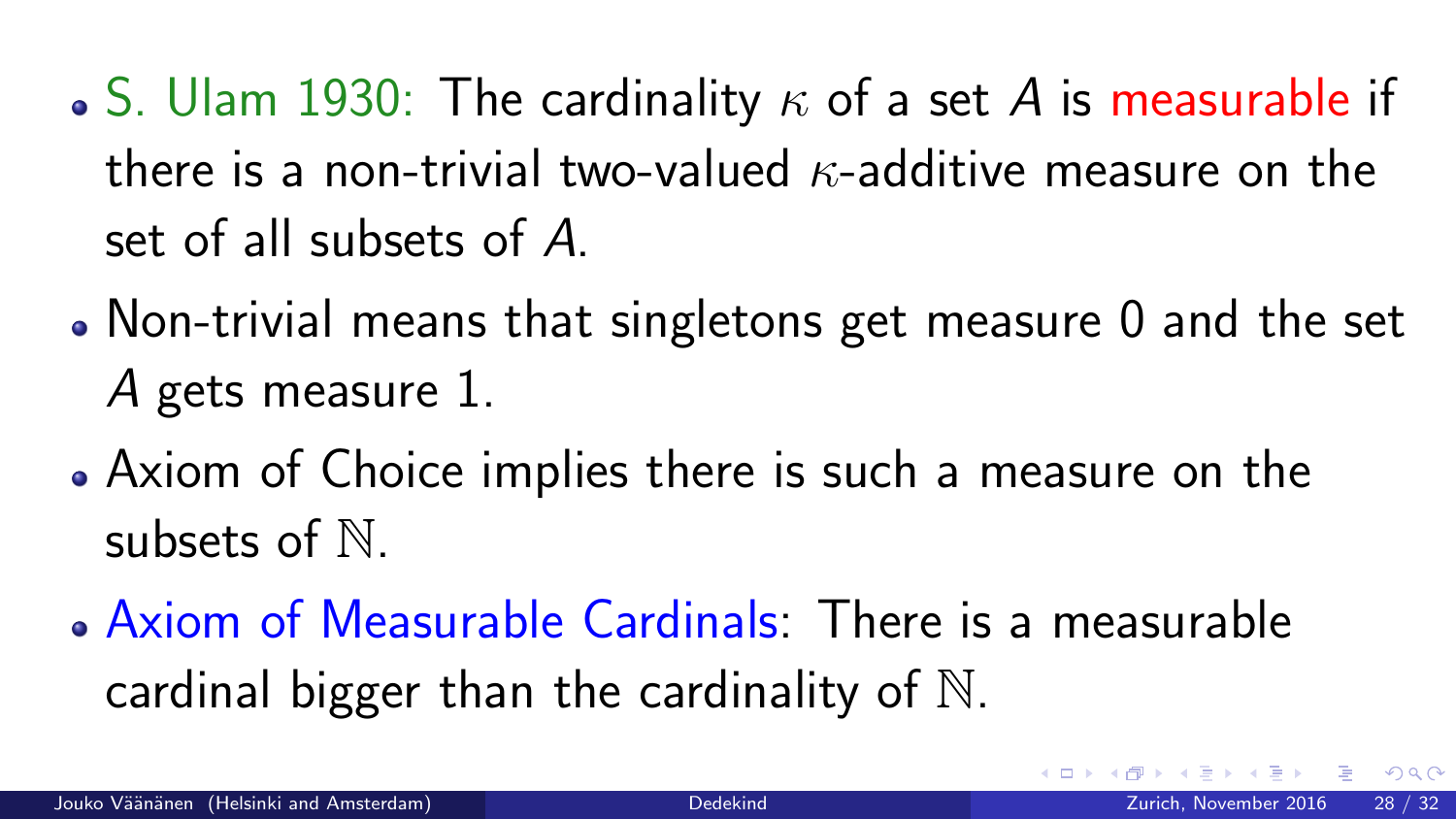

### Stanisław Ulam 1909-1984.

おす 高め す悪

**K ロ ▶ K 伊** 

 $299$ 

活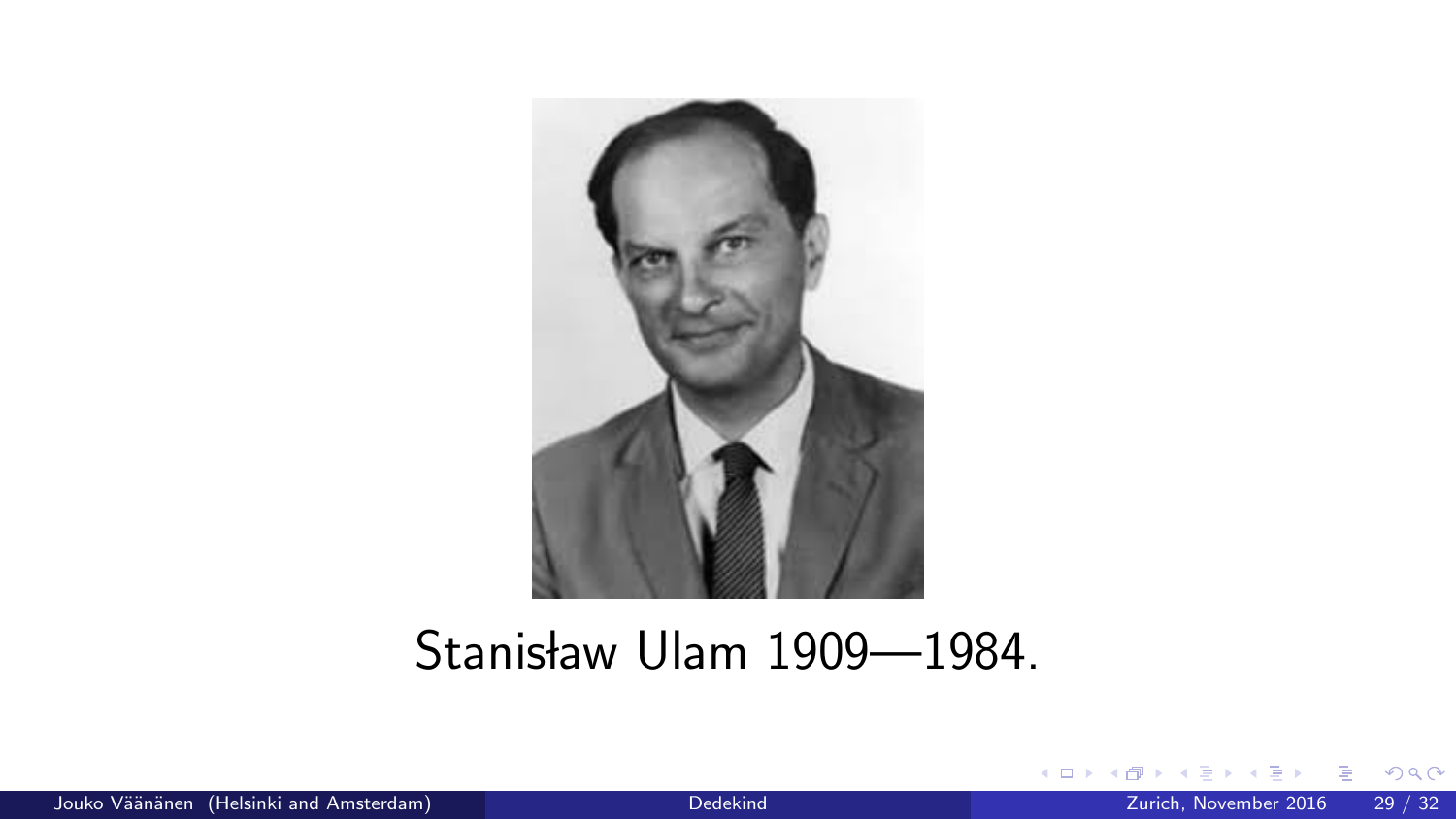- Assume large cardinals. (We need actually cardinals bigger than measurable ones).
- In 1988 Hugh Woodin showed that the theory of  $L(\mathbb{R})$  (a canonical extension of Gödel's constructible universe by inclusion of all the reals) cannot be changed by forcing.
- Our conjecture can be expressed as a property of  $L(\mathbb{R})$ .
- We can force the conjecture to fail with the forcing method.
- Hence the Conjecture must fail also without the forcing.
- Fraenkel's problem has been solved!

 $2040$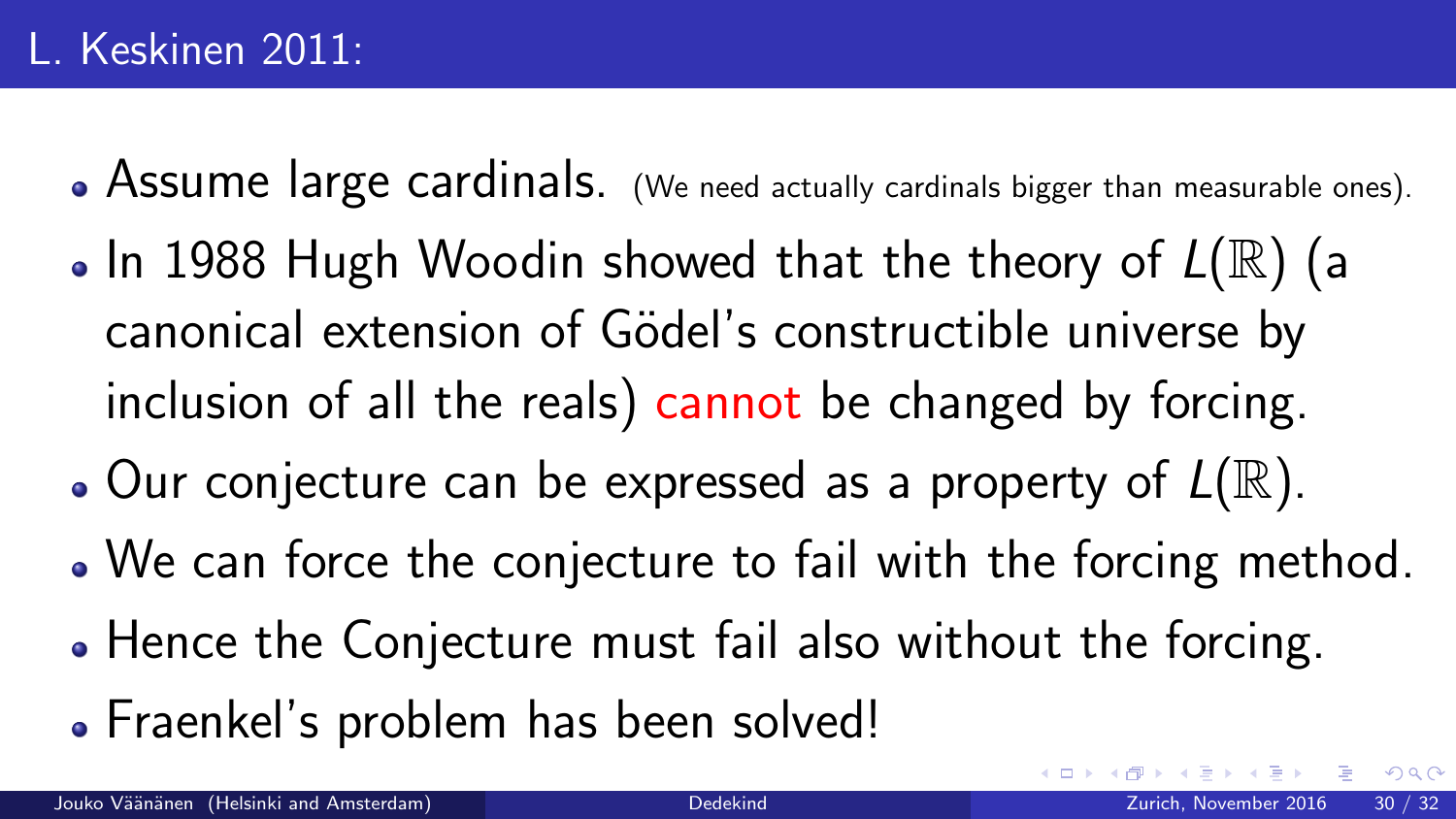

## Hugh Woodin 1955—

メロト メ都 トメ ヨ トメ ヨ ト

 $299$ 

活